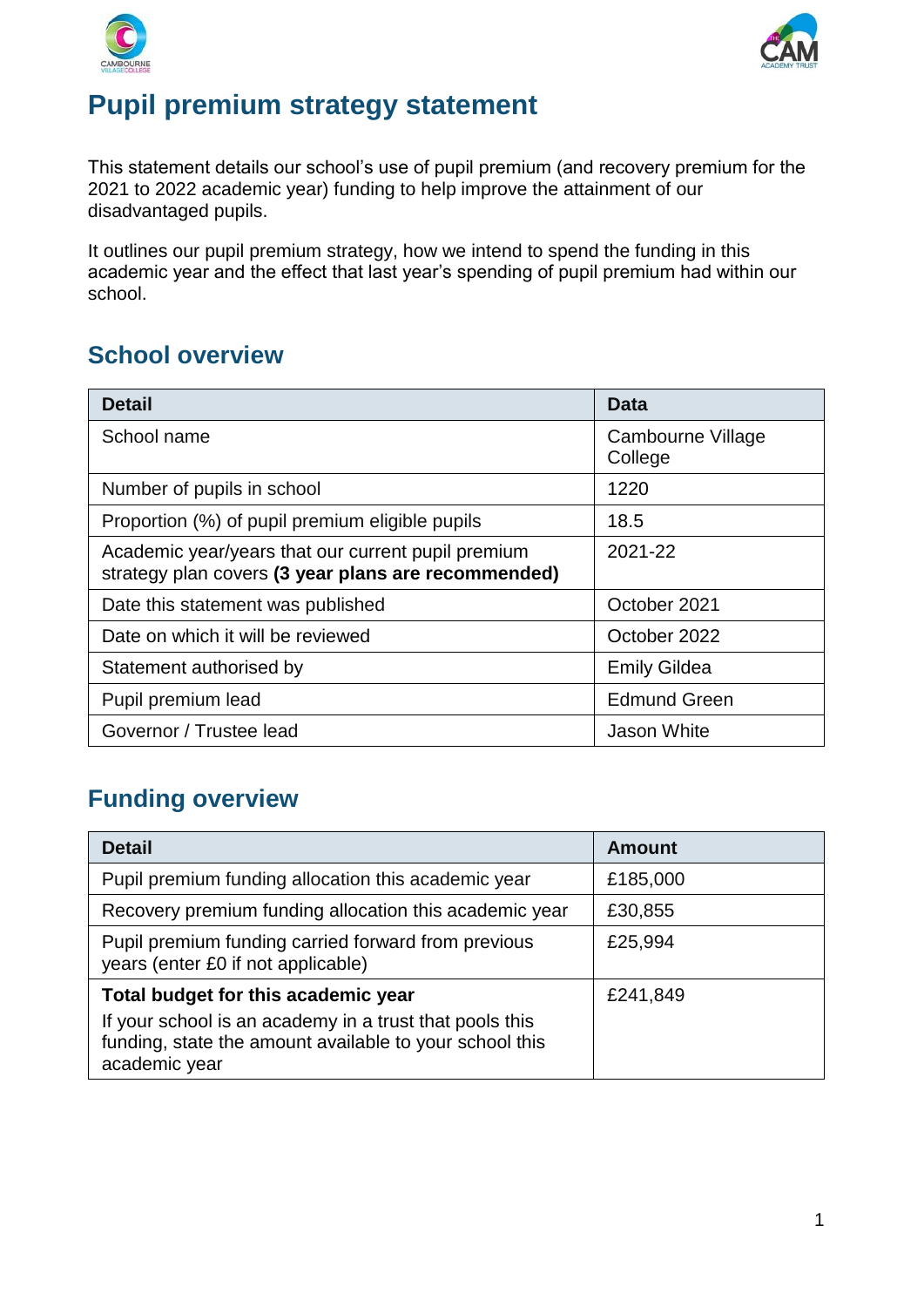



## **Part A: Pupil premium strategy plan**

## **Statement of intent**

### *What are your ultimate objectives for your disadvantaged pupils?*

We recognise that disadvantaged children can face a wide range of barriers which may impact on their learning. At Cambourne Village College we target the use of Pupil Premium Grant funding to ensure that our disadvantaged pupils receive the highest quality of education. It is the intent of our school to lessen the gap between disadvantaged pupils and their non-disadvantaged peers.

Our ultimate objectives are to:

- Narrow the attainment gaps between disadvantaged pupils and their nondisadvantaged counterparts both within school and nationally
- Ensure all pupils can read fluently and with good understanding to enable them to access the breadth of the curriculum
- Develop confidence in their ability to communicate effectively in a wide range of contexts
- Meet pupils' SEMH and behavioural needs and support them to develop independence and resilience in this regard.
- To provide disadvantaged students with equivalent cultural capital and access to opportunities; to ensure they are aspirational for themselves and their progression, and to facilitate this.

### *How does your current pupil premium strategy plan work towards achieving those objectives?*

Our current strategy as Cambourne Village focuses on **5 key areas:**

**Literacy:** New *Reading TA* role and continuation of whole school reading strategy to tackle word poverty and barriers to learning for students.

**Teaching and Learning and Curriculum:** Internal and External CPL to encourage and support the development of outstanding teaching. Further staff training on metacognition to support long-term retention of knowledge, with opportunities for this built into curriculum areas.

**Academic Catch-up:** Catch-up strategy focusing intensely on disadvantaged pupils, which will be funded in part through the pupil premium, as well as through separately allocated Catch-Up funding.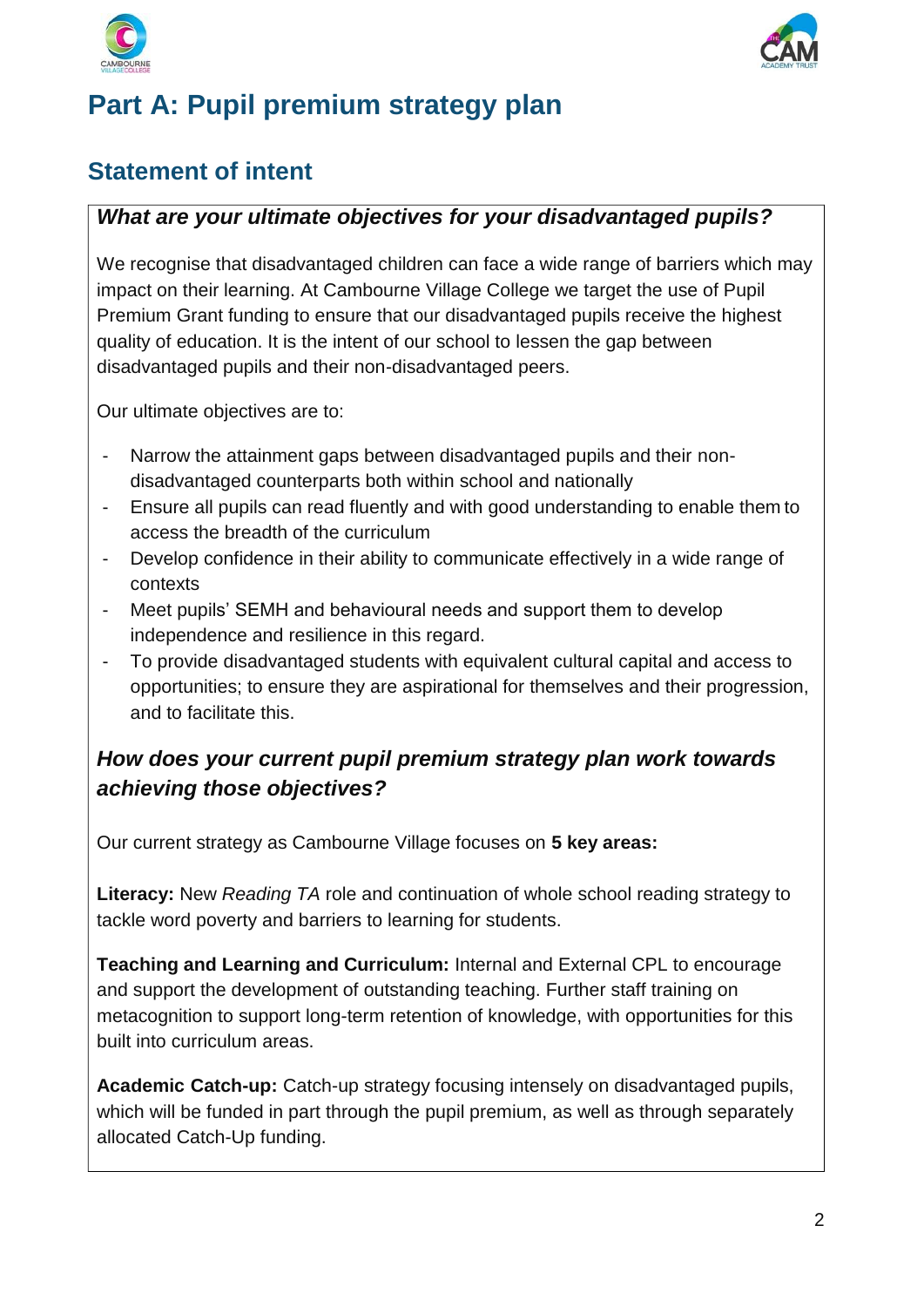



**Alternative Provision:** Roles created to oversee Alternative Provision and to support students with pronounced behavioural needs.

**Cultural Capital:** Creating, monitoring, and evaluating opportunities designed to give disadvantaged students the cultural experiences and knowledge that they lack compared to their advantaged peers. This will need to consider the limitations posed by the Covid-19 pandemic.

## *Key Principles*

At Cambourne Village College we look to secure:

- A rigorous, systematic approach to data
- An ethos of aspiration and expectation
- An awareness of, and an attitude that directly challenges, unconscious bias and stereotypes related to disadvantage
- An individualised approach to identifying and overcoming barriers. This may include self-esteem, aspiration, factors relating to the home environment, vocabulary, prior attainment, subject-specific and cultural knowledge, IT facilities and competence, poverty-related factors, social mobility
- The highest quality teaching. This has clear implications for the recruitment, professional development, and retention of teachers, leaders and support staff
- A curriculum that is structured to address knowledge gaps, to build knowledge and capabilities, and to secure these long-term
- Fostering a positive, collaborative relationship with parents; Quality, tailored careers advice that takes nothing for granted

## **Challenges**

This details the key challenges to achievement that we have identified among our disadvantaged pupils.

| <b>Challenge</b><br>number | <b>Detail of challenge</b>                                                                                                                                                                                                                                                                |
|----------------------------|-------------------------------------------------------------------------------------------------------------------------------------------------------------------------------------------------------------------------------------------------------------------------------------------|
|                            | The <b>low prior attainment</b> of disadvantaged pupils relative to their non-<br>disadvantaged peers is one of the chief barriers to our securing strong<br>educational outcomes. This is relevant in                                                                                    |
|                            | three ways: firstly, that low prior attainers are over-represented in our<br>disadvantaged cohort (see table below); secondly, that evidence<br>suggests that those students who are both disadvantaged and who do<br>not achieve well at primary school are highly unlikely to attain an |
|                            | expected threshold of qualification at 16. That is to say, where both<br>disadvantage and low prior attainment coexist, they are likely to<br>exacerbate and intensify the effects of each other. Finally, it is                                                                          |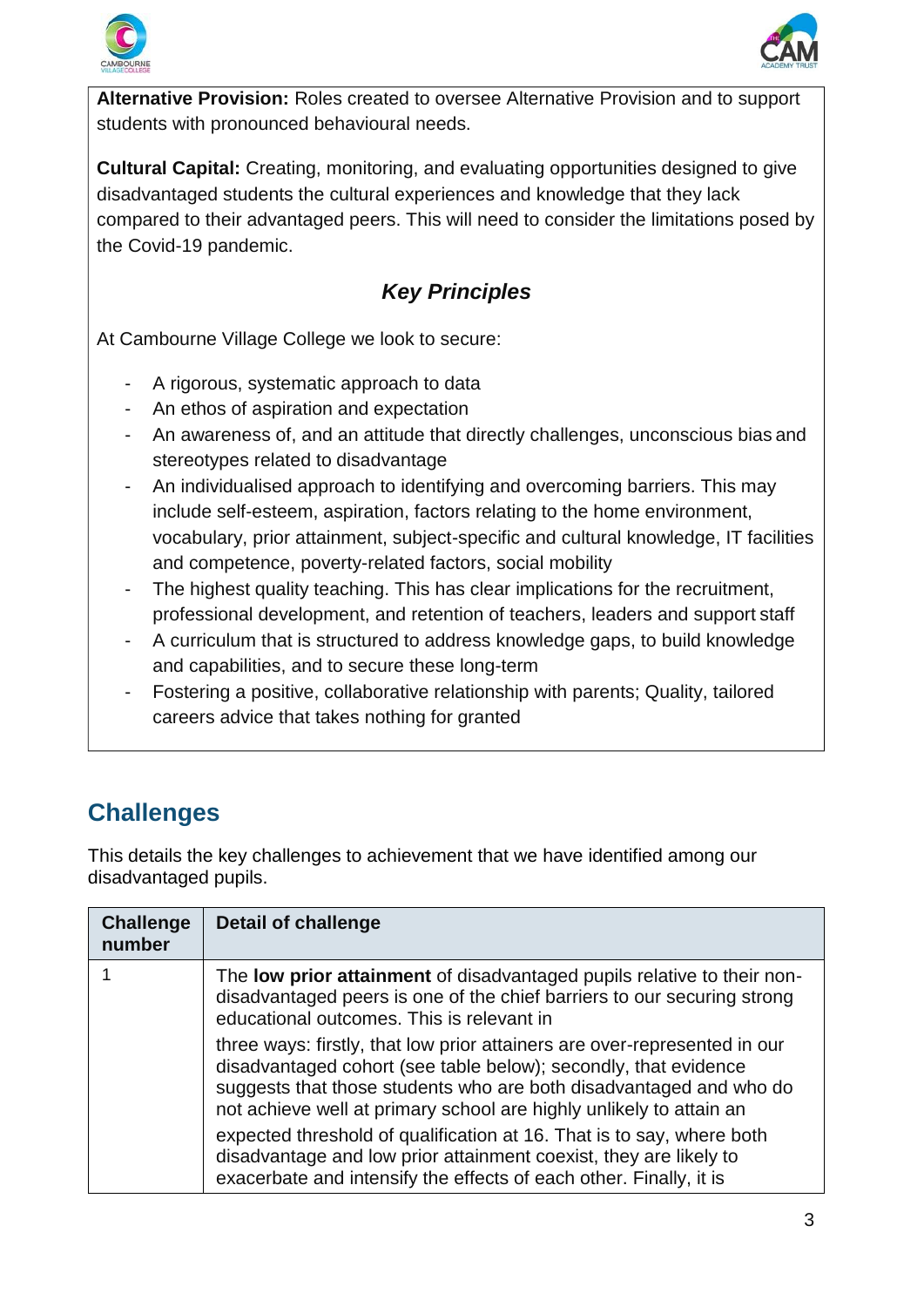



well documented that disadvantage can, statistically and of course not in every household, lead to low attainment – for instance, in the opening up of vocabulary gaps. Addressing this is therefore crucial, and will impact upon what we do in school, with parents and in partnership with primaries.

The tables below make clear the way in which prior attainment of disadvantaged pupils skews heavily towards the lower end, whilst that of their non-disadvantaged peers skews significantly higher:

(% of cohort with prior attainment data)

| Year 11 | FSM6 (%) | Non-FSM6 (%) |
|---------|----------|--------------|
|         | 6        | 49           |
| M       | 21       | 29           |
|         | 74       | 22           |

| Year 10 | FSM6 (%) | Non-FSM6 (%) |
|---------|----------|--------------|
|         | 13       | 38           |
| M       | 17       | 36           |
|         |          | 26           |

| Year 9 | FSM6 (%) | Non-FSM6 (%) |
|--------|----------|--------------|
|        | 5        | 37           |
| M      | 34       | 34           |
|        | 61       | 30           |

| Year <sub>8</sub> | FSM6 (%) | Non-FSM6 (%) |
|-------------------|----------|--------------|
|                   | 10       | 28           |
| M                 | 43       | 60           |
|                   | 47       | 12           |

| Year <sub>7</sub> | FSM6 (%) | Non-FSM6 (%) |
|-------------------|----------|--------------|
|                   | 14       | 32           |
| M                 | 44       | 54           |
|                   | 42       | 14           |
|                   |          |              |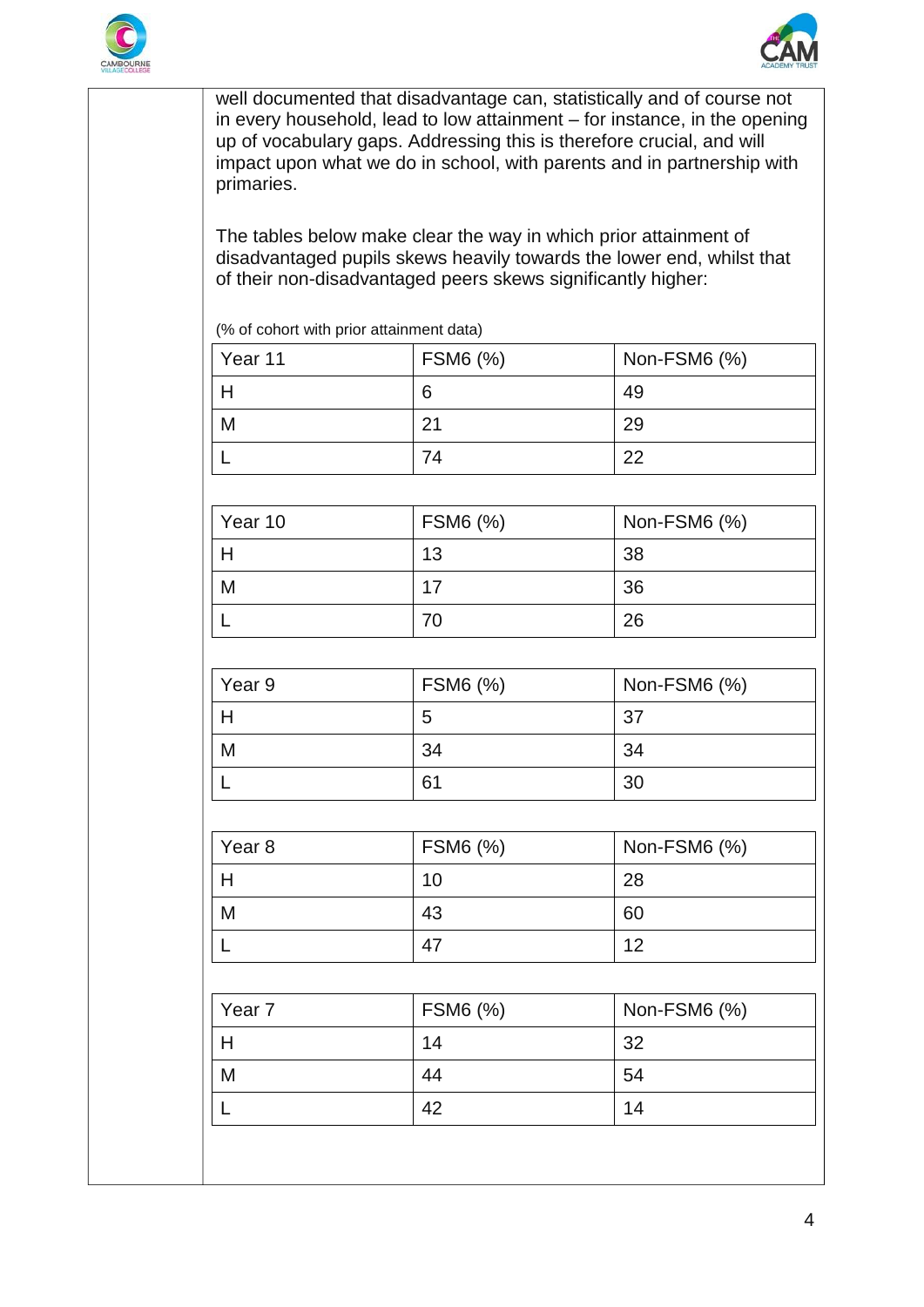



| $\overline{2}$ | We also recognise that our disadvantaged students are more likely to<br>present with <b>behaviours</b> that are not conducive to strong learning<br>outcomes.                                                                                                                                                                                                                                                                                                                                                                                                                                           |                  |                                                                        |                                                                       |                                                                        |
|----------------|---------------------------------------------------------------------------------------------------------------------------------------------------------------------------------------------------------------------------------------------------------------------------------------------------------------------------------------------------------------------------------------------------------------------------------------------------------------------------------------------------------------------------------------------------------------------------------------------------------|------------------|------------------------------------------------------------------------|-----------------------------------------------------------------------|------------------------------------------------------------------------|
|                | Of those students who were sanctioned with Fixed Term Exclusions in<br>2020-21, 56% were FSM6.                                                                                                                                                                                                                                                                                                                                                                                                                                                                                                          |                  |                                                                        |                                                                       |                                                                        |
|                | Data from end of year reports indicates that there is a persisting<br>differential between disadvantaged students and their peers in terms of<br>attitudes to learning, including behaviour:                                                                                                                                                                                                                                                                                                                                                                                                            |                  |                                                                        |                                                                       |                                                                        |
|                |                                                                                                                                                                                                                                                                                                                                                                                                                                                                                                                                                                                                         |                  |                                                                        |                                                                       |                                                                        |
|                | Year<br>grou<br>p                                                                                                                                                                                                                                                                                                                                                                                                                                                                                                                                                                                       |                  | % of cohort:<br>Good/Excelle<br>nt Classwork<br>(Cause for<br>concern) | % of cohort:<br>Good/Excelle<br>nt Homework<br>(Cause for<br>concern) | % of cohort:<br>Good/Excelle<br>nt Behaviour<br>(Cause for<br>concern) |
|                | $\overline{7}$                                                                                                                                                                                                                                                                                                                                                                                                                                                                                                                                                                                          | Non-FSM6         | 96(0)                                                                  | 96(0)                                                                 | 96(0)                                                                  |
|                |                                                                                                                                                                                                                                                                                                                                                                                                                                                                                                                                                                                                         | FSM <sub>6</sub> | 90(1)                                                                  | 94(1)                                                                 | 90(0)                                                                  |
|                | 8                                                                                                                                                                                                                                                                                                                                                                                                                                                                                                                                                                                                       | Non-FSM6         | 94(0)                                                                  | 97(0)                                                                 | 93(1)                                                                  |
|                |                                                                                                                                                                                                                                                                                                                                                                                                                                                                                                                                                                                                         | FSM <sub>6</sub> | 87(1)                                                                  | 96(0)                                                                 | 86 (2)                                                                 |
|                | 9                                                                                                                                                                                                                                                                                                                                                                                                                                                                                                                                                                                                       | Non-FSM6         | 94(0)                                                                  | 96(0)                                                                 | 94(0)                                                                  |
|                |                                                                                                                                                                                                                                                                                                                                                                                                                                                                                                                                                                                                         | FSM <sub>6</sub> | 86 (3)                                                                 | 92(2)                                                                 | 89(2)                                                                  |
|                | 10                                                                                                                                                                                                                                                                                                                                                                                                                                                                                                                                                                                                      | Non-FSM6         | 93(1)                                                                  | 93(1)                                                                 | 97(0)                                                                  |
|                |                                                                                                                                                                                                                                                                                                                                                                                                                                                                                                                                                                                                         | FSM <sub>6</sub> | 73 (11)                                                                | 65 (17)                                                               | 88 (4)                                                                 |
| 3              | In some cases, our disadvantaged students are particularly vulnerable<br>to certain risk factors that can lead to persistent absence or<br>persistently challenging behaviour.<br>Where this presents, we have created a tailored Alternative Provision<br>(the View, the Blue School and the Link), which provides small group<br>tuition and a thorough pastoral support.<br>Currently, the proportion of FSM6 pupils in each of the provisions is as<br>follows: the View, 71%; the Blue Room 64% (8 out of 10); the Link 38%.<br>Note also that of our students who are young carers, 65% are FSM6. |                  |                                                                        |                                                                       |                                                                        |
| 4              | In 2020, the impact of school closure was particularly acutely felt by<br>disadvantaged pupils.<br>See tables below, in Part B, clearly showing the exacerbated gap for<br>disadvantaged pupils in 2020 in English and Maths progress, and in<br>KS4 outcomes (Attainment8 and Progress8).                                                                                                                                                                                                                                                                                                              |                  |                                                                        |                                                                       |                                                                        |
| 5              | <b>Parental Engagement.</b><br>Limited parental engagement in school affects the attainment and                                                                                                                                                                                                                                                                                                                                                                                                                                                                                                         |                  |                                                                        |                                                                       |                                                                        |
|                | progress of all students. This can result in reduced homework                                                                                                                                                                                                                                                                                                                                                                                                                                                                                                                                           |                  |                                                                        |                                                                       |                                                                        |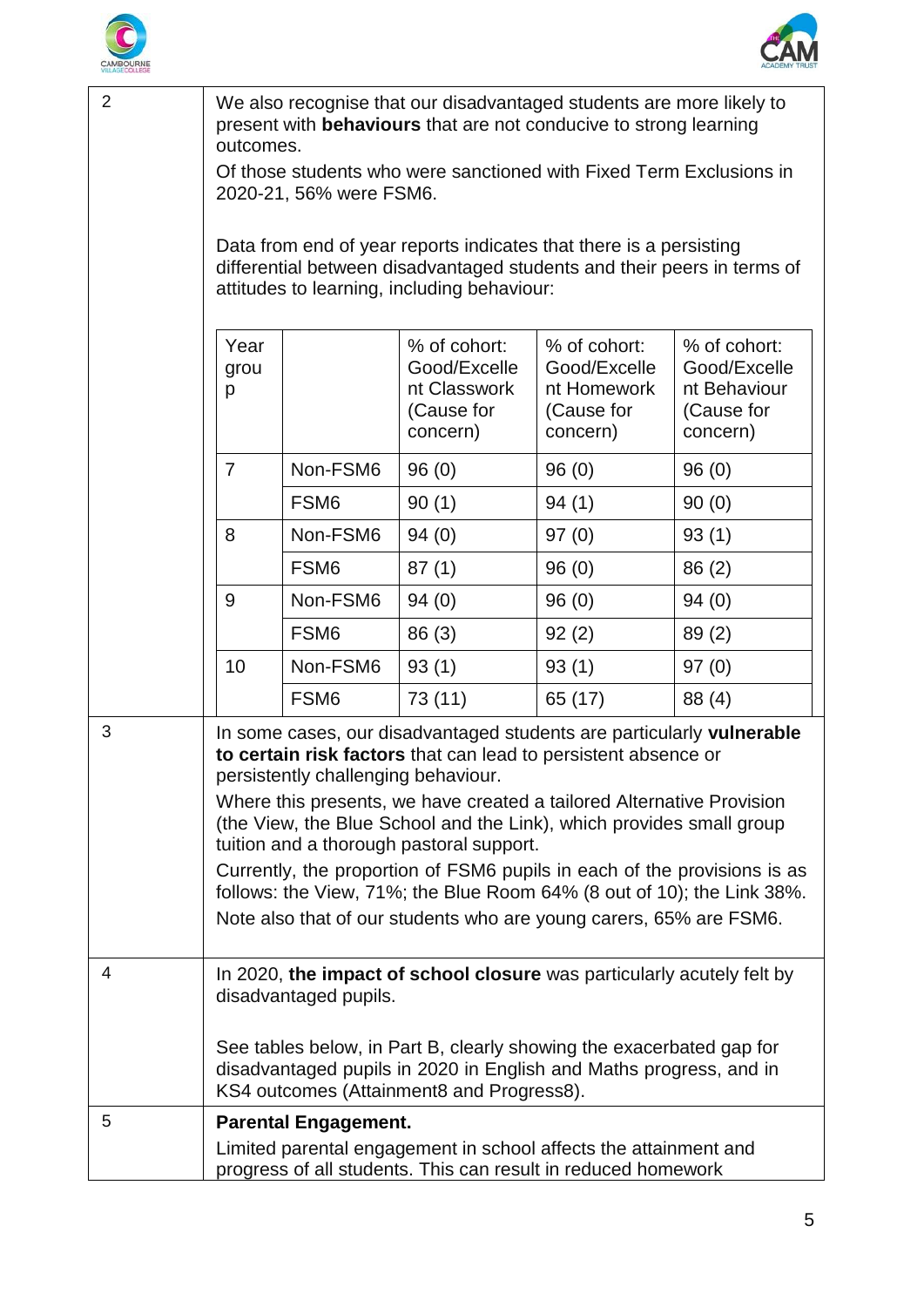



|    | completion, a lack of readiness for school and, for some, reduced<br>ambition                                                                                                                                                                                      |                                     |                                      |                                                              |
|----|--------------------------------------------------------------------------------------------------------------------------------------------------------------------------------------------------------------------------------------------------------------------|-------------------------------------|--------------------------------------|--------------------------------------------------------------|
|    | Looking at the last year's Parents' Evening Attendance (see table<br>below), FSM6 students are over-represented in % of students without<br>appointments. Whilst we see a dramatic increase in attendance for Year<br>9, we return to a similar figure in Year 10. |                                     |                                      |                                                              |
|    | Year<br>grou<br>p                                                                                                                                                                                                                                                  | $\%$<br>appointments<br>booked: all | $\%$<br>appointments<br>booked: FSM6 | %<br>of<br>those<br>without<br>appointments<br>who were FSM6 |
|    | $\overline{7}$                                                                                                                                                                                                                                                     | 92.3                                | 82                                   | 44                                                           |
|    | 8                                                                                                                                                                                                                                                                  | 87.1                                | 75                                   | 42                                                           |
|    | 9                                                                                                                                                                                                                                                                  | 92.6                                | 94                                   | 12.5                                                         |
|    | 10                                                                                                                                                                                                                                                                 | 86                                  | 68                                   | 43                                                           |
| 6. | Some of our disadvantaged students lack cultural capital and have low<br>aspirations for future destinations.                                                                                                                                                      |                                     |                                      |                                                              |

### **Intended outcomes**

This explains the outcomes we are aiming for **by the end of our current strategy plan**, and how we will measure whether they have been achieved.

| Intended outcome                                                                                       | Success criteria                                                                                              |
|--------------------------------------------------------------------------------------------------------|---------------------------------------------------------------------------------------------------------------|
| High attainment by disadvantaged pupils in<br>external examinations                                    | Mean attainment 8 score above national<br>average;                                                            |
|                                                                                                        | Above 70% of FSM6 pupils attaining 4+ in<br><b>English and Maths</b>                                          |
| Strong progress demonstrated by external<br>outcomes                                                   | Progress 8 score above 0 for FSM6 pupils                                                                      |
| Improved reading fluency and comprehension                                                             | FSM6 pupils with reading ages below their<br>chronological age make accelerated<br>progress                   |
| Strong academic achievement                                                                            | For FSM6 pupils to follow EBacc pathway to<br>the same proportion as all pupils nationally                    |
| Sustained progress across KS3                                                                          | KS3 data indicates a narrowing of the<br>progress gap.                                                        |
| For provisions and pastoral systems to<br>support pupils with pronounced SEMH and<br>behavioural needs | Rate of internal and external FTE and<br>permanent exclusion to be equivalent for<br>FSM6 and non-FSM6 pupils |
| Equivalent access to opportunities, including<br>those that enhance cultural capital                   | FSM 6 pupils are proportionately<br>represented on trips, visits and at extra-<br>curricular clubs            |
| Pupils are aspirational for themselves and<br>their progression                                        | No FSM6 pupils to be NEET                                                                                     |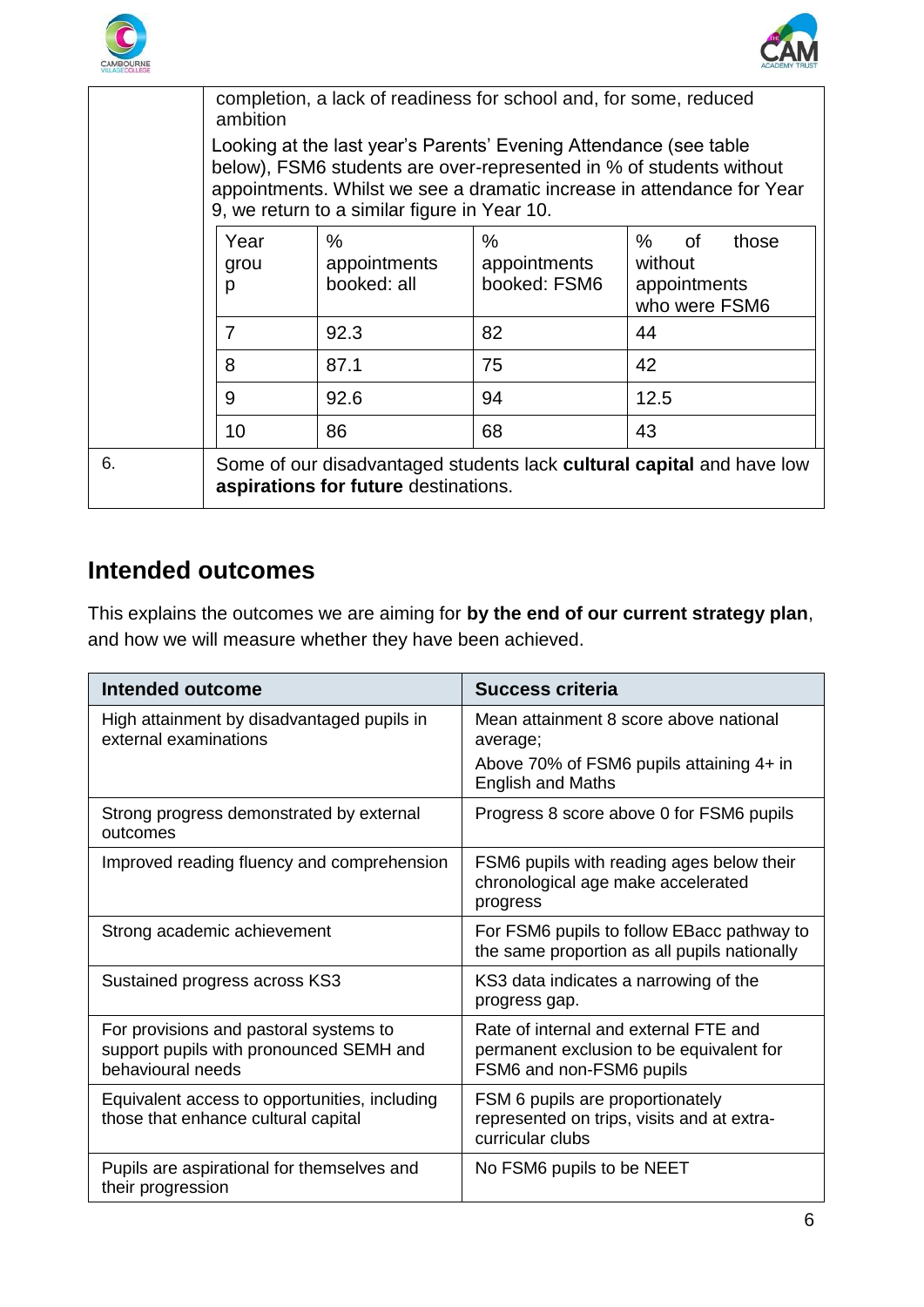



| To mitigate the effects of vulnerability and risk<br>factors | Unauthorised absence of FSM6 pupils not<br>to exceed that of non-FSM6 pupils (other<br>metrics cannot be applied straightforwardly<br>this year due to the high absence rates<br>caused by COVID), |
|--------------------------------------------------------------|----------------------------------------------------------------------------------------------------------------------------------------------------------------------------------------------------|
| Improved parental engagement                                 | For attendance at parents' consultations in<br>Years 9-11 to be comparable to that of non-<br>FSM6 pupils, and more closely in line with<br>attendance in Years 7 and 8.                           |

Activity in this academic year

This details how we intend to spend our pupil premium (and recovery premium funding) **this academic year** to address the challenges listed above.

### **Teaching (for example, CPD, recruitment and retention)**

Budgeted cost: £ *22 087*

| <b>Activity</b>                                                                                                                                                                                                                                                      | <b>Evidence that supports this</b><br>approach                                                                                                                                                                                                                                                                                                                                                                                                                                                                                                                                                                                                                                                                                                                                                                                                                                                                                | <b>Challenge</b><br>number(s)<br>addressed |
|----------------------------------------------------------------------------------------------------------------------------------------------------------------------------------------------------------------------------------------------------------------------|-------------------------------------------------------------------------------------------------------------------------------------------------------------------------------------------------------------------------------------------------------------------------------------------------------------------------------------------------------------------------------------------------------------------------------------------------------------------------------------------------------------------------------------------------------------------------------------------------------------------------------------------------------------------------------------------------------------------------------------------------------------------------------------------------------------------------------------------------------------------------------------------------------------------------------|--------------------------------------------|
| <b>Funding of teacher</b><br><b>CPL</b> to ensure the<br>highest quality<br>teaching and<br>strongest possible<br>craft and subject<br>knowledge, with the<br>intention being that<br>this will also have a<br>secondary positive<br>impact on teacher<br>retention. | 1, 2, 3, 4<br>Current understanding of the most<br>effective approach to supporting<br>disadvantaged students is to<br>prioritise excellent teaching. Relating<br>to its publication of June 2019, The<br>EEF Guide to the Pupil Premium,<br>which results from meta-analysis of<br>data, reports that, 'Teaching should<br>be the top priority, including<br>professional development, training<br>and support for early career<br>teachers and recruitment and<br>retention.' In a separate report from<br>2018, they conclude, as a 'key<br>lesson' from their first six years,<br>'What happens in the classroom<br>makes the biggest difference:<br>improving teaching quality generally<br>leads to greater improvements at<br>lower cost than structural changes.<br>There is particularly good evidence<br>around the potential impact of<br>teacher professional development.'<br>The thrust of the argument is that |                                            |
| <b>Further staff</b><br>training on<br>metacognition to<br>support long-term<br>retention of<br>knowledge, with<br>opportunities for this<br>built into curriculum<br>areas.                                                                                         |                                                                                                                                                                                                                                                                                                                                                                                                                                                                                                                                                                                                                                                                                                                                                                                                                                                                                                                               |                                            |
| Time in Line<br>Management and in                                                                                                                                                                                                                                    | 'Put simply, it is about more good<br>teaching for all pupils, as this will                                                                                                                                                                                                                                                                                                                                                                                                                                                                                                                                                                                                                                                                                                                                                                                                                                                   |                                            |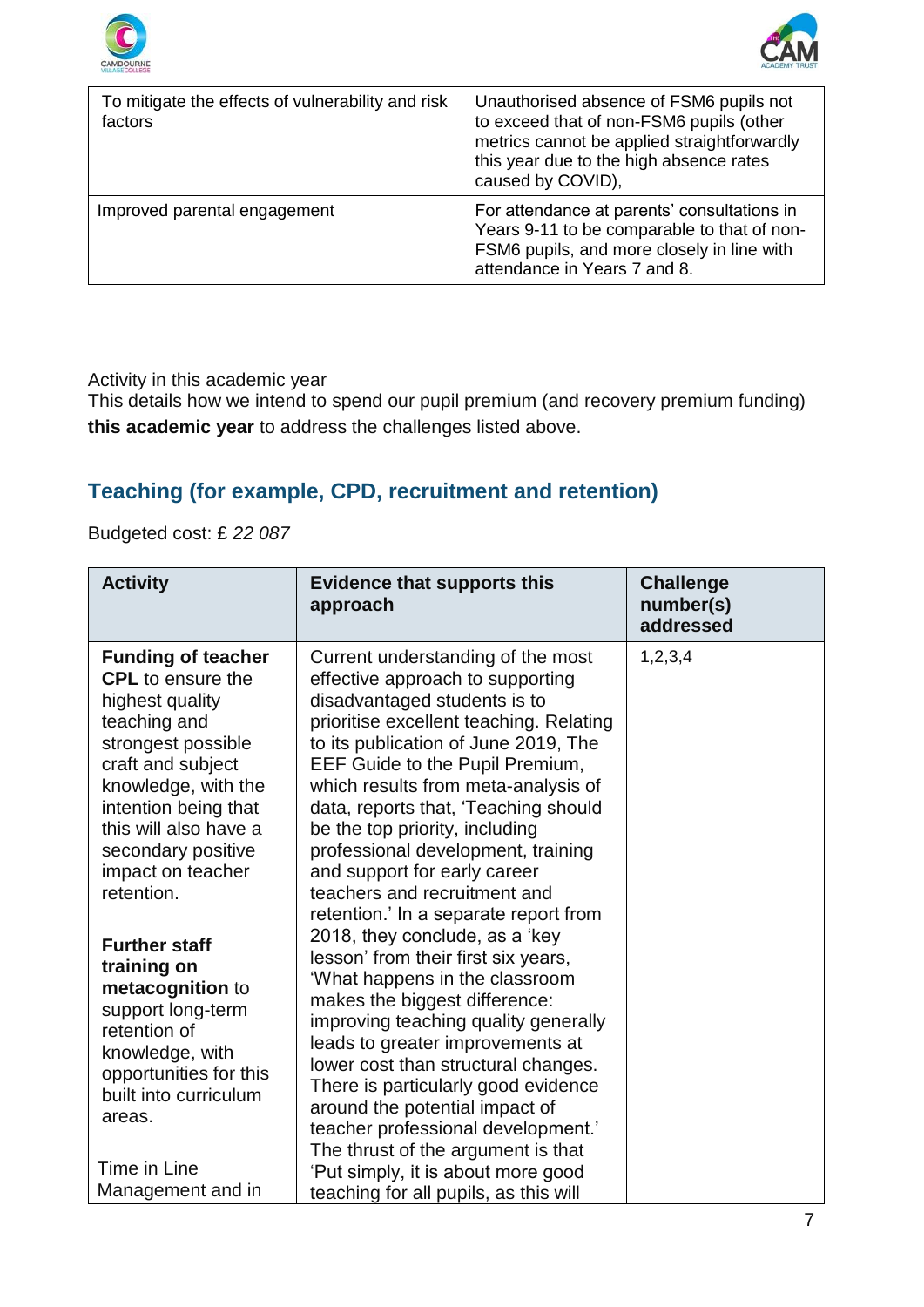



| <b>HODs meetings</b><br>devoted to: ensuring<br>an incessant focus<br>on the quality of<br>teaching of FSM6<br>students; ensuring<br>they are prioritised in<br>terms of groupings,<br>curriculum (especially<br>knowledge gaps),<br>approaches to<br>memorising and<br>revision, course-length<br>and homework. | especially benefit the most<br>disadvantaged.' It thus makes<br>absolute good sense that the Pupil<br>Premium be spent in securing high-<br>quality CPL and other key elements<br>around working practices that lead to<br>the recruitment, the best<br>professional development, and the<br>retention, of good teachers, leaders<br>and support staff. |  |
|------------------------------------------------------------------------------------------------------------------------------------------------------------------------------------------------------------------------------------------------------------------------------------------------------------------|---------------------------------------------------------------------------------------------------------------------------------------------------------------------------------------------------------------------------------------------------------------------------------------------------------------------------------------------------------|--|
| <b>Continual refinement</b><br>of curriculum to<br>address gaps in<br>knowledge of our<br>disadvantaged pupils,<br>including time devoted<br>to this on Curriculum<br>Development day.                                                                                                                           |                                                                                                                                                                                                                                                                                                                                                         |  |
| Funding of our one-<br>to-one iPad scheme,<br>which is instrumental<br>in enabling students to<br>learn in creative and<br>independent ways, as<br>well as crucial to<br>sustaining learning<br>through periods of<br>student / staff absence<br>and remote working.                                             |                                                                                                                                                                                                                                                                                                                                                         |  |

### **Targeted academic support (for example, tutoring, one-to-one support structured interventions)**

Budgeted cost: £*119748*

| <b>Activity</b>                                                                | <b>Evidence that supports this</b><br>approach | <b>Challenge</b><br>number(s)<br>addressed |
|--------------------------------------------------------------------------------|------------------------------------------------|--------------------------------------------|
| Continual monitoring of<br>disadvantaged students'<br>progress and achievement | No evidence required.                          | 1,2,4                                      |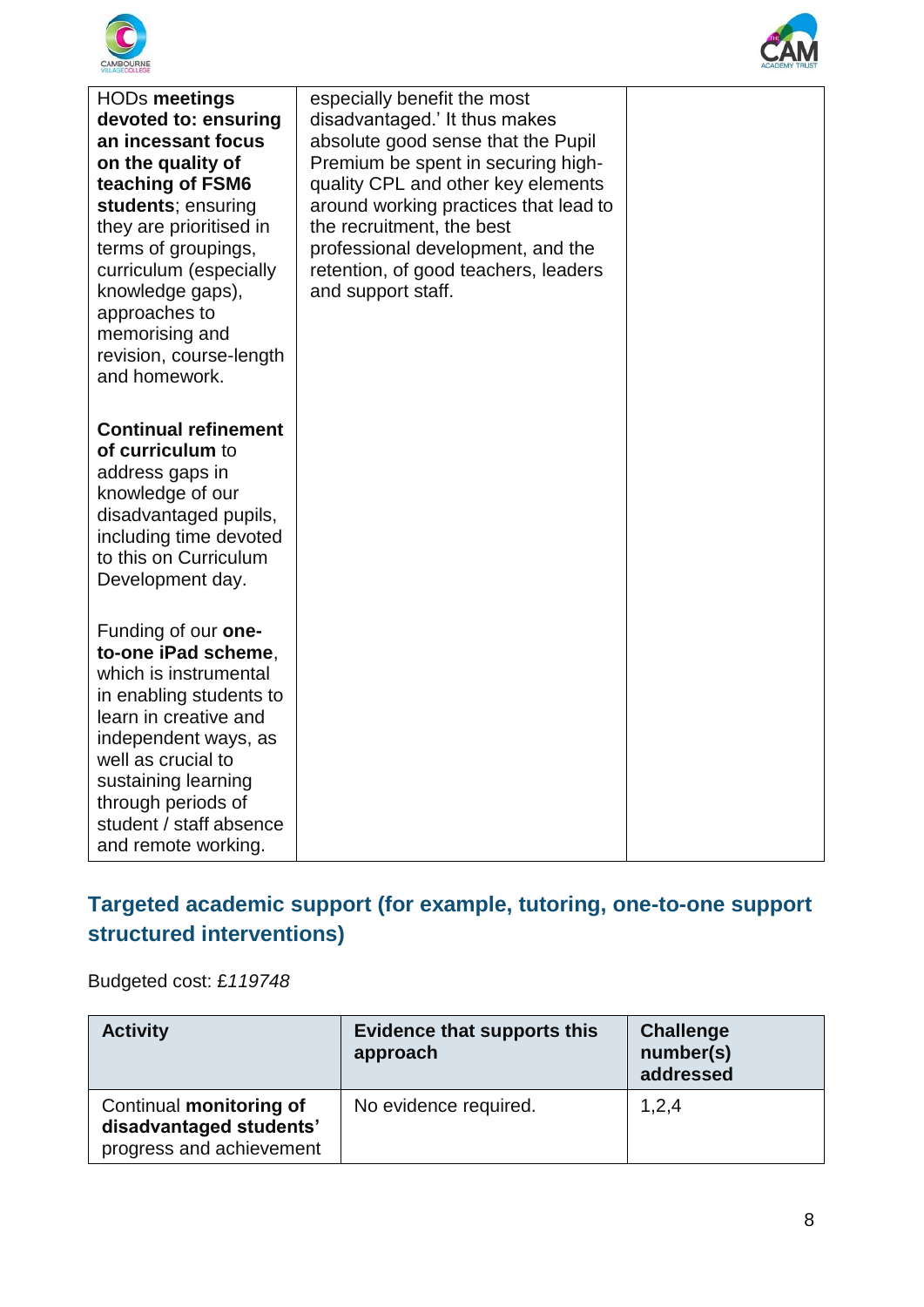



| <b>Assistant Principal role</b><br>created to focus on<br><b>Alternative Provision</b><br>(including SEMH and<br>$SEND$ ) – given the heavy<br>weighting of those<br>provisions towards<br>disadvantaged pupils, this<br>is a clear area of need.<br>Role created to oversee AP<br>provision of The View and<br>the Blue Room best to<br>support children with<br>pronounced behavioural<br>needs. | The average impact of<br>behaviour interventions is four<br>additional months' progress<br>over the course of a year.<br>Evidence suggests that, on<br>average, behaviour<br>interventions can produce<br>moderate improvements in<br>academic performance along<br>with a decrease in problematic<br>behaviours.<br>Small group tuition is most<br>likely to be effective if it is<br>targeted at pupils' specific<br>needs. Diagnostic assessment<br>can be used to assess the best<br>way to target support.<br><b>EEF</b> | 1, 2, 3, 4 |
|----------------------------------------------------------------------------------------------------------------------------------------------------------------------------------------------------------------------------------------------------------------------------------------------------------------------------------------------------------------------------------------------------|-------------------------------------------------------------------------------------------------------------------------------------------------------------------------------------------------------------------------------------------------------------------------------------------------------------------------------------------------------------------------------------------------------------------------------------------------------------------------------------------------------------------------------|------------|
| <b>KS3 Accelerate Classes</b><br>and KS4 Enrichment                                                                                                                                                                                                                                                                                                                                                | International research evidence<br>suggests that reducing class<br>size can have positive impacts<br>on pupil outcomes when<br>implemented with<br>socioeconomically<br>disadvantaged pupil<br>populations.<br>Small group tuition has an<br>average impact of four months'<br>additional progress over the<br>course of a year.<br><b>EEF</b>                                                                                                                                                                                | 1,2,3,4    |
| Introduction of a greater<br>range of KS4 courses<br>designed to broaden<br>curriculum offer, expected,<br>and intended to have a<br>disproportionate impact on<br>disadvantaged pupils,<br>improving their school<br>experience and leading<br>them to meaningful<br>qualifications.                                                                                                              | To continue to broaden the<br>curriculum offer to include<br>courses that give<br>disadvantaged students<br>meaningful options in which<br>they can succeed, including the<br>repeated offer of Music B-Tec<br>and Ancient History which we<br>hope will be viable and, the<br>continuation of the newly<br>offered Entry-Level History.                                                                                                                                                                                      | 1,3,4      |
| <b>Position of Reading TA</b><br>who will focus intensively<br>on reading with students<br>who have the lowest<br>reading ages.                                                                                                                                                                                                                                                                    | Reading increases a person's<br>understanding of their own<br>identity, improves empathy,<br>and gives them an insight into                                                                                                                                                                                                                                                                                                                                                                                                   | 1,4        |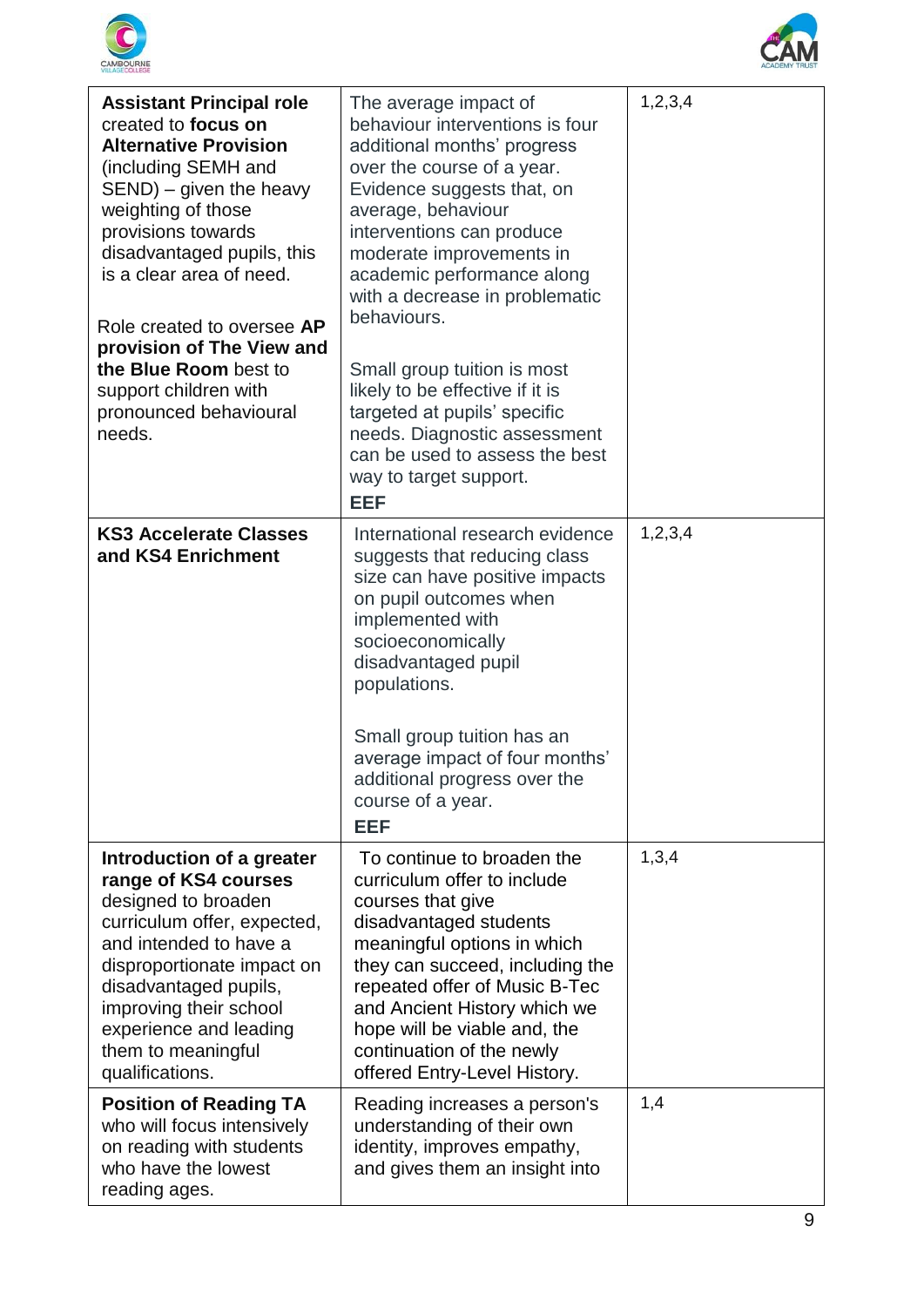



|                                                                                                                                                                                                                                                                  | the world view of others (The<br><b>Reading Agency 2015).</b>                                                                                                                                                                                                                                                                                                                                                                                      |     |
|------------------------------------------------------------------------------------------------------------------------------------------------------------------------------------------------------------------------------------------------------------------|----------------------------------------------------------------------------------------------------------------------------------------------------------------------------------------------------------------------------------------------------------------------------------------------------------------------------------------------------------------------------------------------------------------------------------------------------|-----|
|                                                                                                                                                                                                                                                                  | <b>EEF Improving Literacy</b><br>guidance report (2019)<br>recommendation 7 is to<br>provide quality literacy<br>interventions                                                                                                                                                                                                                                                                                                                     |     |
| <b>Vocabulary and whole</b><br>school reading strategy<br>continues emphatically to<br>tackle word poverty and<br>barriers to learning for                                                                                                                       | <b>EEF Improving Literacy</b><br>guidance report (2019)<br>recommendation 2 is<br>vocabulary instruction.                                                                                                                                                                                                                                                                                                                                          | 1,4 |
| these students. Work will<br>continue across the whole<br>school, to implement direct<br>instruction of Tier 2<br>vocabulary, and of word<br>roots, with a spelling<br>programme and tutor time<br>etymology activities to<br>supplement work in<br>departments. | Our approach is strongly<br>informed by Bringing Words to<br>Life: Robust Vocabulary<br>Instruction - Beck, McKeown,<br>Kucan, and Closing the<br>Vocabulary Gap - Quigley.                                                                                                                                                                                                                                                                        |     |
| <b>Intervention in core</b><br>subjects: 6 periods per<br>cycle in English, Maths and<br>Science.                                                                                                                                                                | The average impact of the<br>small group tuition is four<br>additional months' progress, on<br>average, over the course of a<br>year.                                                                                                                                                                                                                                                                                                              | 1,4 |
|                                                                                                                                                                                                                                                                  | Evidence shows that small<br>group tuition is effective and,<br>as a rule of thumb, the smaller<br>the group the better. Some<br>studies suggest that greater<br>feedback from the teacher,<br>more sustained the<br>engagement in smaller groups,<br>or work which is more closely<br>matched to learners' needs<br>explains this impact. Once<br>group size increases above six<br>or seven there is a noticeable<br>reduction in effectiveness. |     |
| Catch-up strategy<br>focusing intensively on<br>disadvantaged pupils,<br>which will be funded in part<br>through the pupil premium,<br>as well as through                                                                                                        |                                                                                                                                                                                                                                                                                                                                                                                                                                                    | 4   |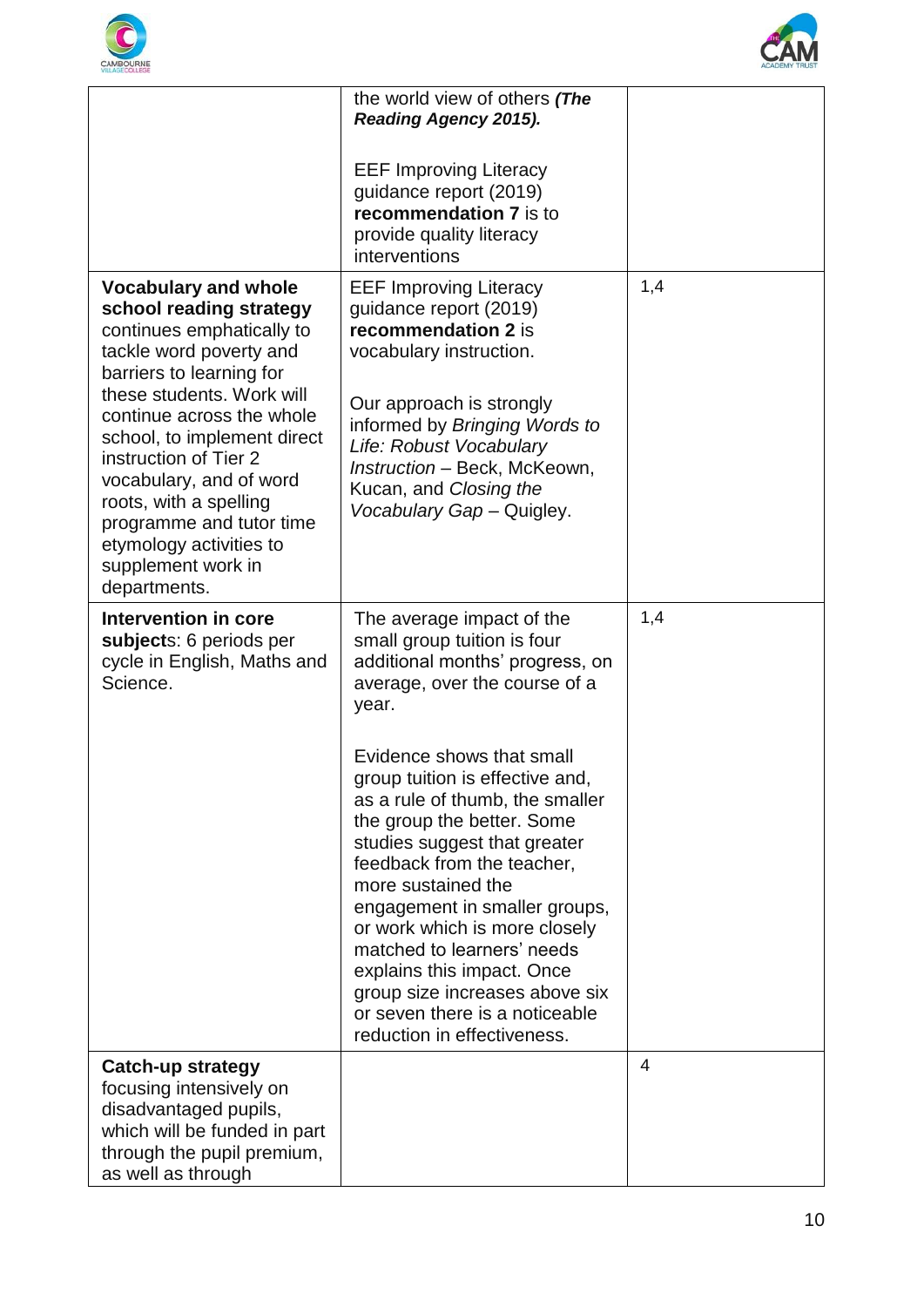



separately allocated Catch - Up funding: Catch -up premium (anticipated): £30, 885 Tutoring grant: £22,882.50

There are various elements to this:

**Intervention teachers**: (**Budgeted cost**: £57, 000)

110% of teaching timetable covered by roles, enabling tutoring of small groups of pupils withdrawn from lessons in order to benefit from small group, targeted intervention. These pupils typically display challenging behaviour, or have significant SEMH needs, meaning that their removal also supports the learning of those in mainstream. Note that the rate of permanent exclusion is four times higher for pupils who receive FSM (0.16 compared to 0.04) and for temporary exclusion almost the same (9.34 compared to 2.58).

### **After -school catch -up (Budgeted cost: £11, 000):**

Programme of intervention sessions, run by subject specialists, targeting students who have fallen furthest behind or are at risk

EEF reports that one-to-one tuition can be very effective (adding 4 months to learning in secondary schools, and most effectively in reading rather than Maths), in particular where it is delivered by expert teachers and linked explicitly and carefully to the learning done in normal lessons. Appointing two qualified teachers, with PPA time for this liaison with class teachers as well as necessary planning, has enabled us to maximise the efficacy. At times the intervention is in small groups: see evidence referred to below.

Due to the high cost, this intervention targets the children most at risk of poor outcomes, in part linked to their difficulties regulating behaviour.

EEF reports that in a secondary setting, small -group intervention typically results in an average of 2 months additional progress. This is amplified for children from disadvantaged backgrounds, who benefit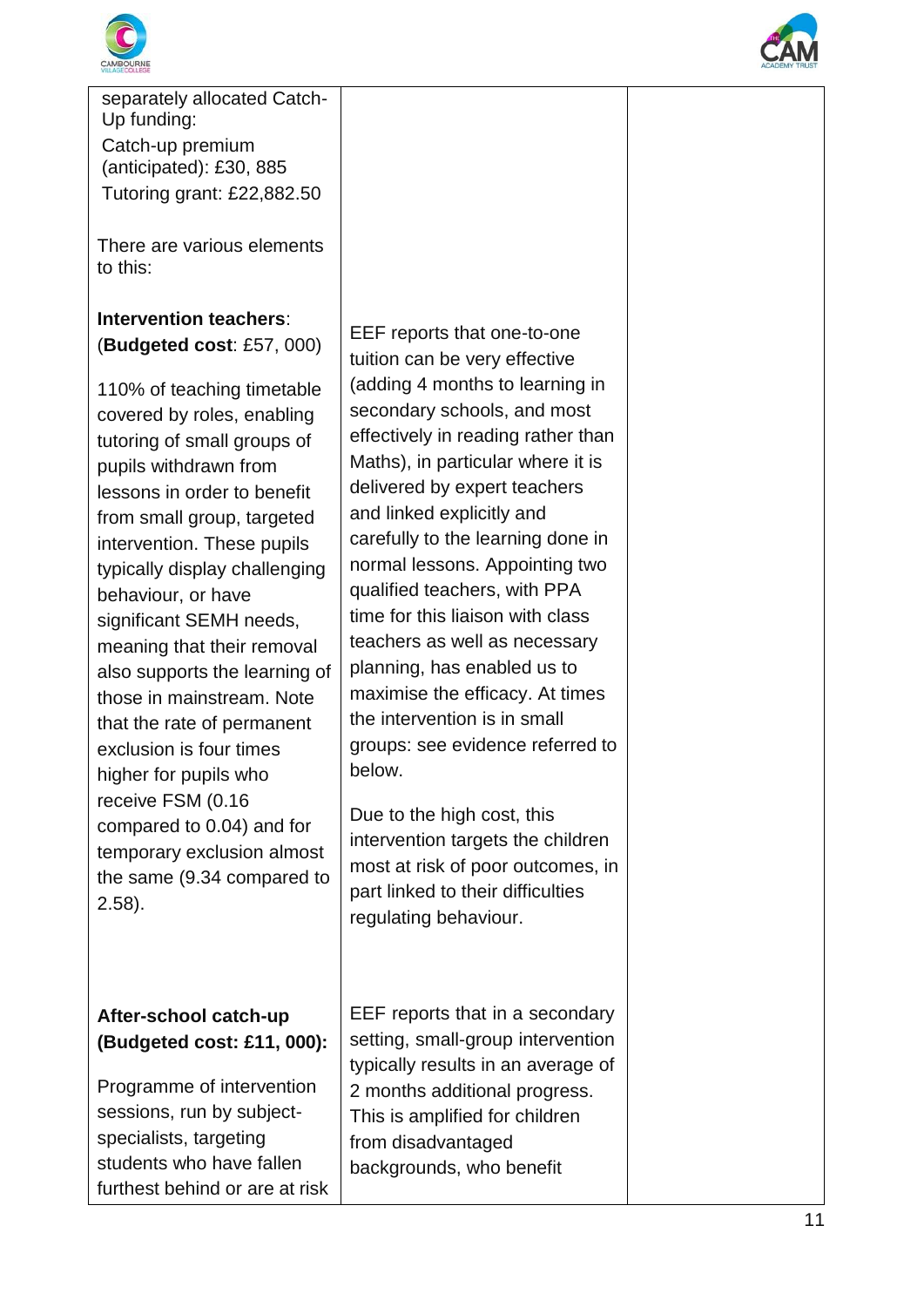



| of missing targets $-$                                           | particularly from the                               |  |
|------------------------------------------------------------------|-----------------------------------------------------|--|
| prioritising, but not limited                                    | individualised approach to                          |  |
| to, Year 11.                                                     | barriers they are facing to                         |  |
|                                                                  | securing understanding, and                         |  |
|                                                                  | also amplified where teaching is                    |  |
|                                                                  | high quality. This is why we are                    |  |
|                                                                  | continuing our strategy of using                    |  |
|                                                                  | our own teachers.                                   |  |
|                                                                  | While EEF research draws                            |  |
|                                                                  | predominantly on studies                            |  |
|                                                                  | involving reading (and a small                      |  |
|                                                                  | number involving Maths), our                        |  |
|                                                                  | own evidence gathered                               |  |
|                                                                  | internally from our catch-up                        |  |
|                                                                  | intervention 2020-21 indicated                      |  |
|                                                                  | that the size of the group being                    |  |
|                                                                  | small and the sessions being                        |  |
|                                                                  | targeted at students' particular                    |  |
|                                                                  | need really did increase the                        |  |
|                                                                  | efficacy of the intervention.                       |  |
|                                                                  |                                                     |  |
| <b>Catch-up Literacy and</b>                                     | See above regarding small                           |  |
| <b>Numeracy: Intended spend</b>                                  | group intervention (note that                       |  |
| £20, 000 (currently                                              | efficacy in studies has been                        |  |
| dependent on grant for<br><b>Accelerated Reader</b>              | shown to be greatest for<br>reading interventions). |  |
| licences - additional £11-18                                     |                                                     |  |
| 000 across three years)                                          |                                                     |  |
| NB. This was previously<br>accounted for separately, due         |                                                     |  |
| to its discrete funding, and is                                  |                                                     |  |
| in addition to the six periods of                                |                                                     |  |
| targeted intervention for Core<br>subjects which operates within |                                                     |  |
| lesson time (and in addition to                                  |                                                     |  |
| the role of the Reading TA)                                      |                                                     |  |
| <b>Breakfast Reading</b>                                         |                                                     |  |
| This programme is offered to                                     |                                                     |  |
| stu- dents with a chronological                                  |                                                     |  |
| reading age of 8 to improve<br>their reading age and other       |                                                     |  |
| comprehension skills. Students                                   |                                                     |  |
| meet once a week before<br>school in order to read in small      |                                                     |  |
| or individually, supervised by                                   |                                                     |  |
| a teaching assistant. The pro-                                   |                                                     |  |
| gramme runs over the course                                      |                                                     |  |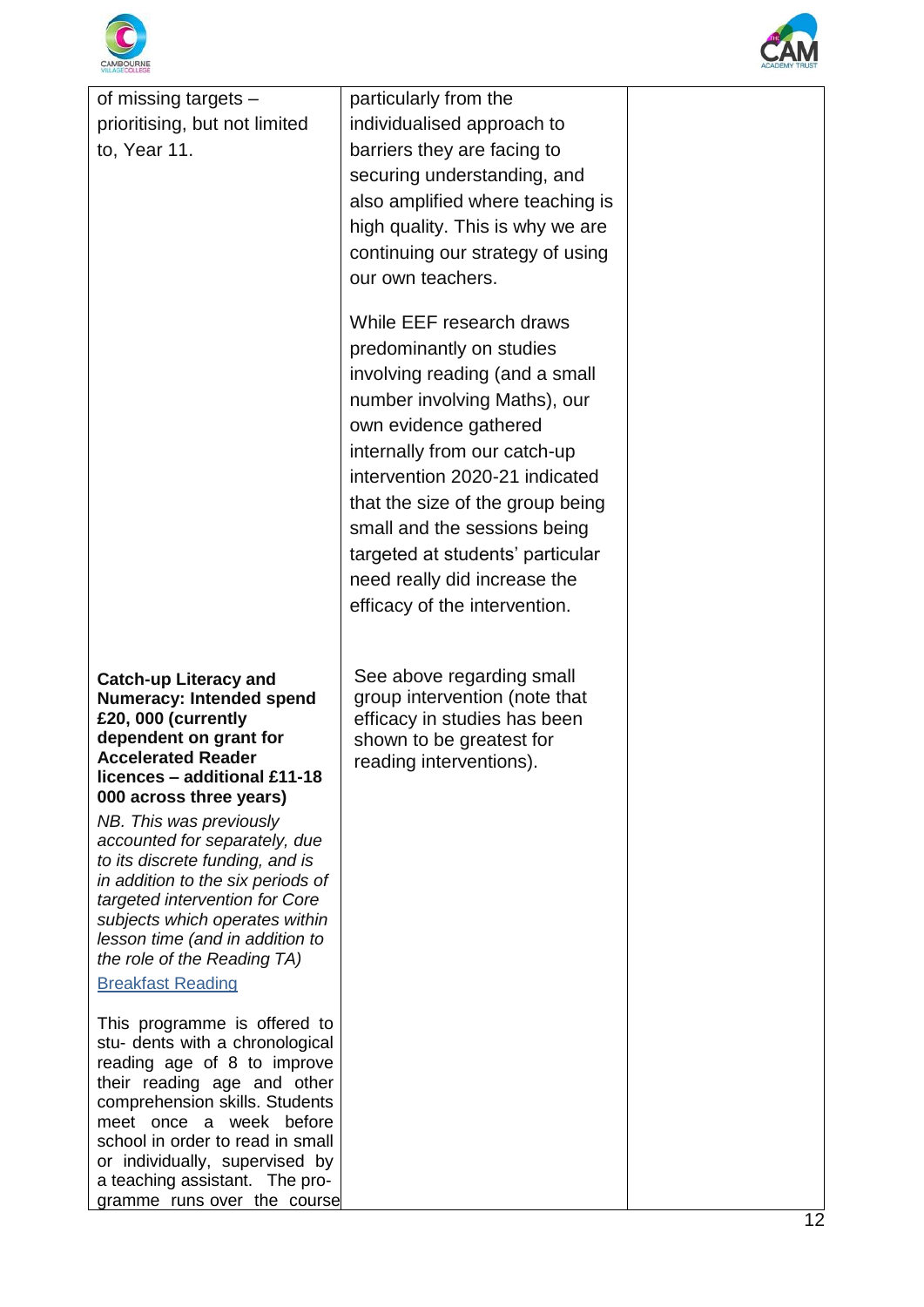



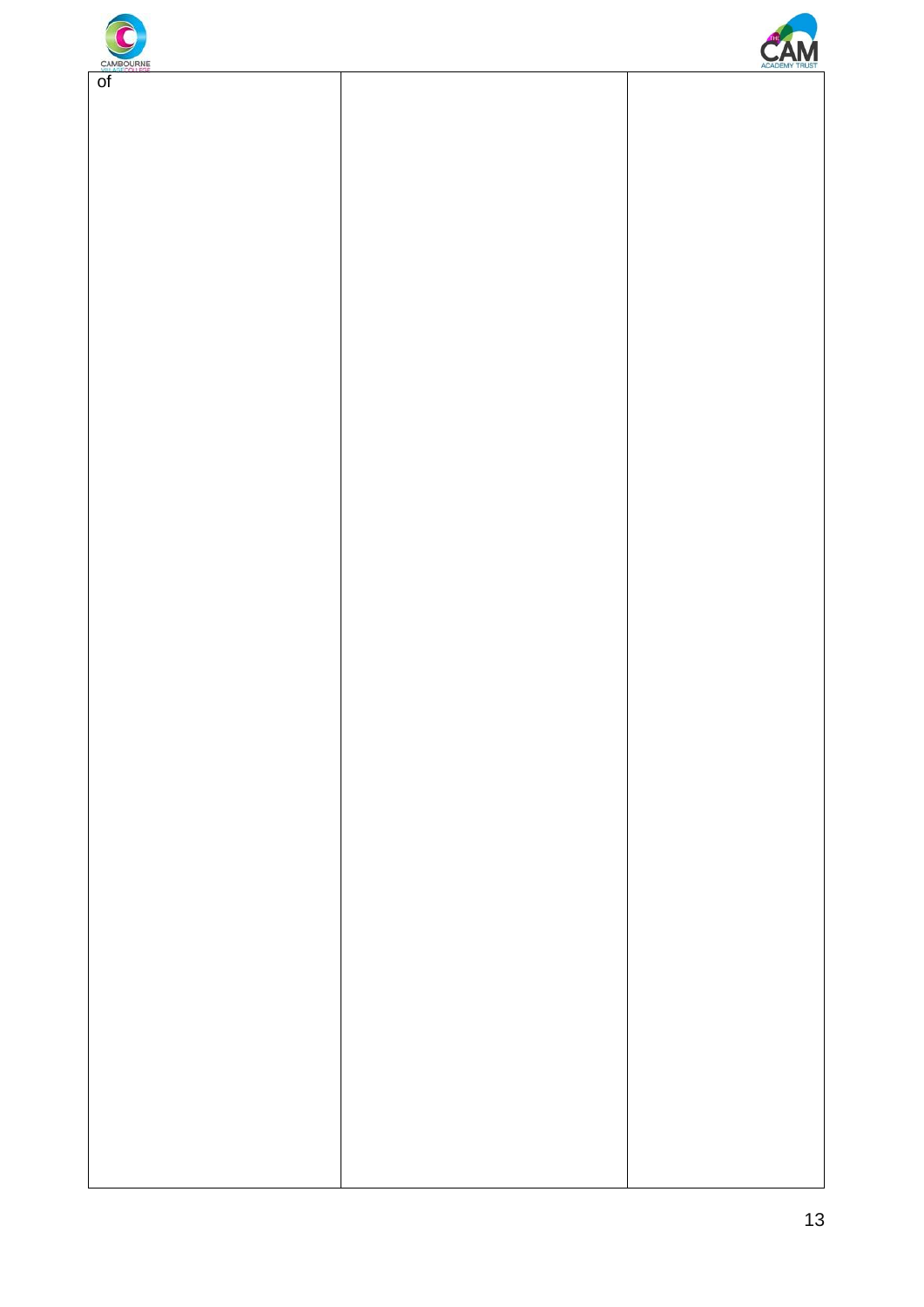

the year on a rotational basis, as and when students are considered to have made expected progress.

#### Breakfast Spelling

This programme is offered to stu - dents to increase their spelling age and embed other reading and writing skills. Students meet once a week before school to use the computer programme Nessy, su - pervised by a teaching assistant. Some pupils also use touch typing to help improve their writing skills. The programme runs over the course of the year on a rota tional basis, as and when students are considered to have made ex - pected progress.

#### Tutor Time Reading

This programme is offered to stu - dents with a chronological reading age of 9 -10 to increase their read - ing age and general comprehen - sion skills. Students are paired with an older student in Year 10 and meet twice a week to read to gether before school. The pro gramme takes place for one term and progress is then assessed.

#### In class reading

This programme is offered to pu - pils who are significantly behind their peers in reading. They have two guided sessions of reading per fortnight in small groups of 3 - 4.

#### Reading intervention

This programme is offered to stu - dents who require extra support with English in order to help them improve their EEF reports that peer tutoring can result in progress of five months for secondary school pupils (and six months where starting points are low). This programme fulfils their recommendations in terms of guidance given to the peer tutor and the age and ability differential between tutor and tutee.

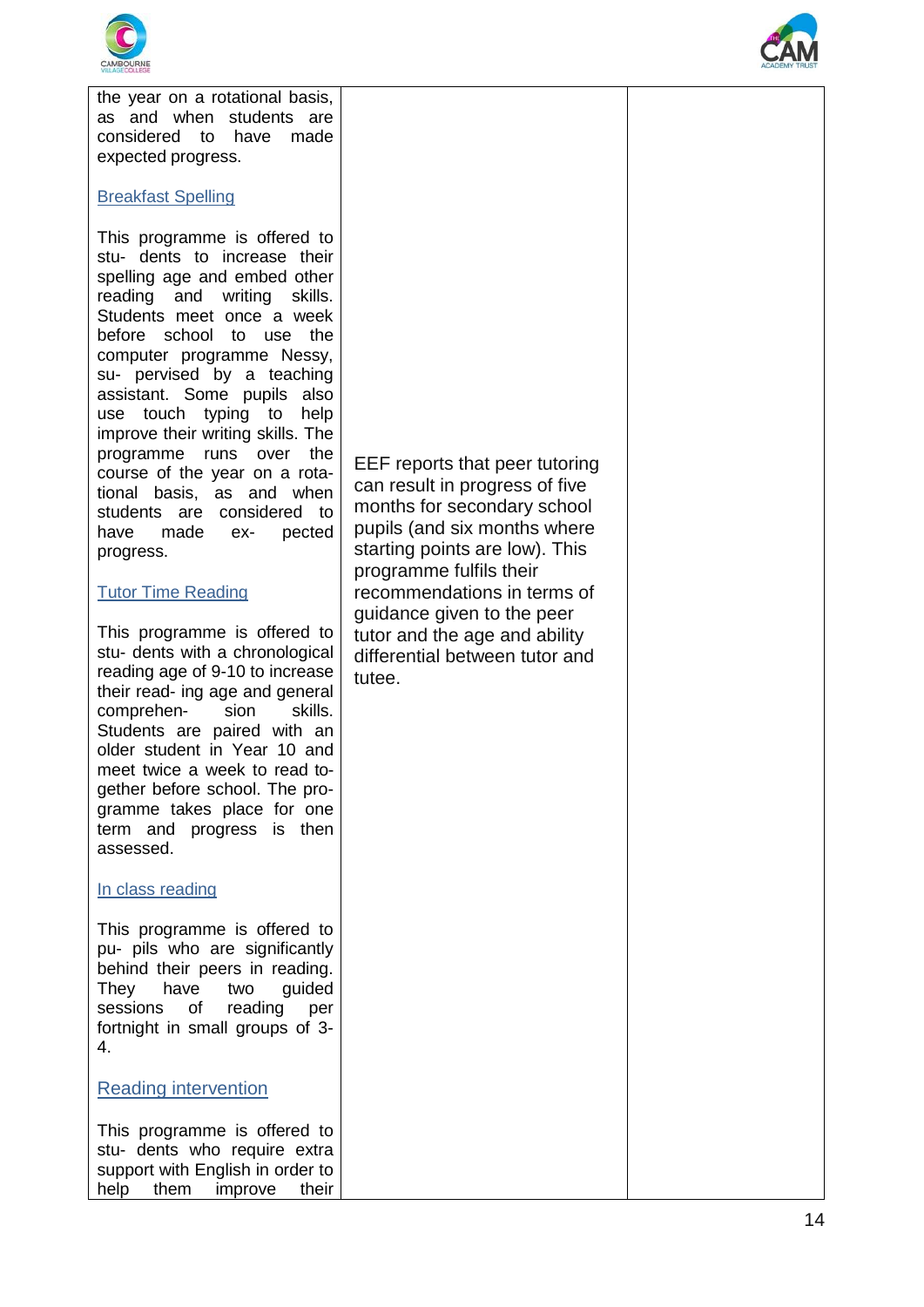



|                       | reading skills. Stu- dents work<br>in small groups led by a<br>specialist reading intervention<br>teacher in order to ensure |       |     |
|-----------------------|------------------------------------------------------------------------------------------------------------------------------|-------|-----|
| that<br>their<br>met, | individual                                                                                                                   | needs | are |
|                       |                                                                                                                              |       |     |
|                       |                                                                                                                              |       |     |
|                       |                                                                                                                              |       |     |
|                       |                                                                                                                              |       |     |
|                       |                                                                                                                              |       |     |
|                       |                                                                                                                              |       |     |
|                       |                                                                                                                              |       |     |
|                       |                                                                                                                              |       |     |
|                       |                                                                                                                              |       |     |
|                       |                                                                                                                              |       |     |
|                       |                                                                                                                              |       |     |
|                       |                                                                                                                              |       |     |
|                       |                                                                                                                              |       |     |
|                       |                                                                                                                              |       |     |
|                       |                                                                                                                              |       |     |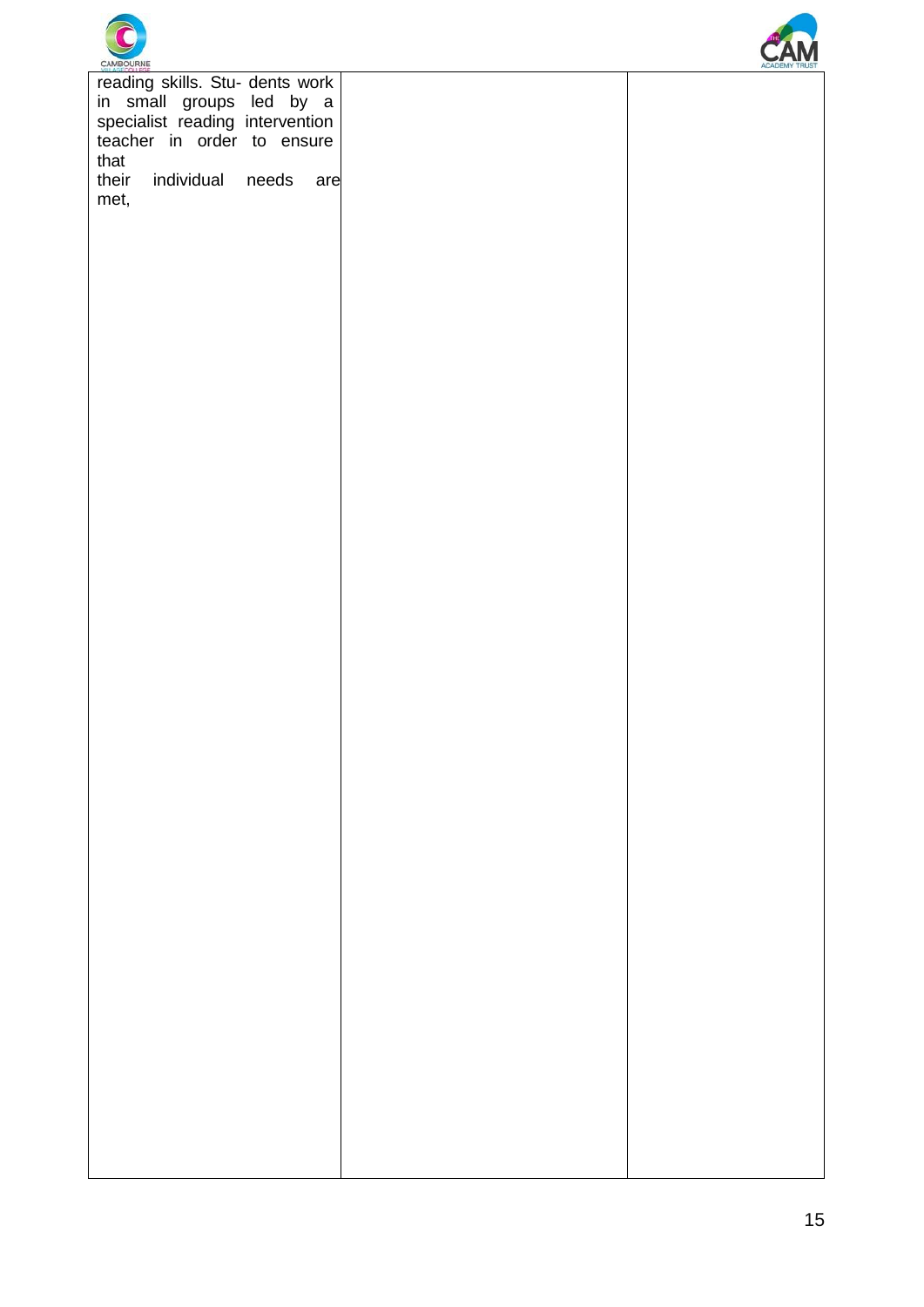



taking part in a range of interac - tive reading activities to improve their skills alongside their engage - ment with and self -confidence in the subject. The programme runs over the course of the year on a rotational basis, as and when stu - dents are considered to have made expected progress.

#### Targeted reading at home

This programme is offered to stu - dents who require some support with English in order to help them improve their reading skills. Stu - dents and parents are made aware of suitable books that are available to loan from the library and pupils are encouraged to read on a daily basis and quiz them - selves on the books they have chosen using an Accelerated reader programme. The pro - gramme runs over the course of the year on a rotational basis, as<br>and when students are considered to have made expected progress.

#### **Catch -up Numeracy:**

#### Breakfast Numeracy

A weekly session for identified students in Year 7 to focus on key number competency with a Maths specialist TA.

#### Registration Support

A weekly session for identified students to focus on consolidating key maths skills, taught by a Maths teacher.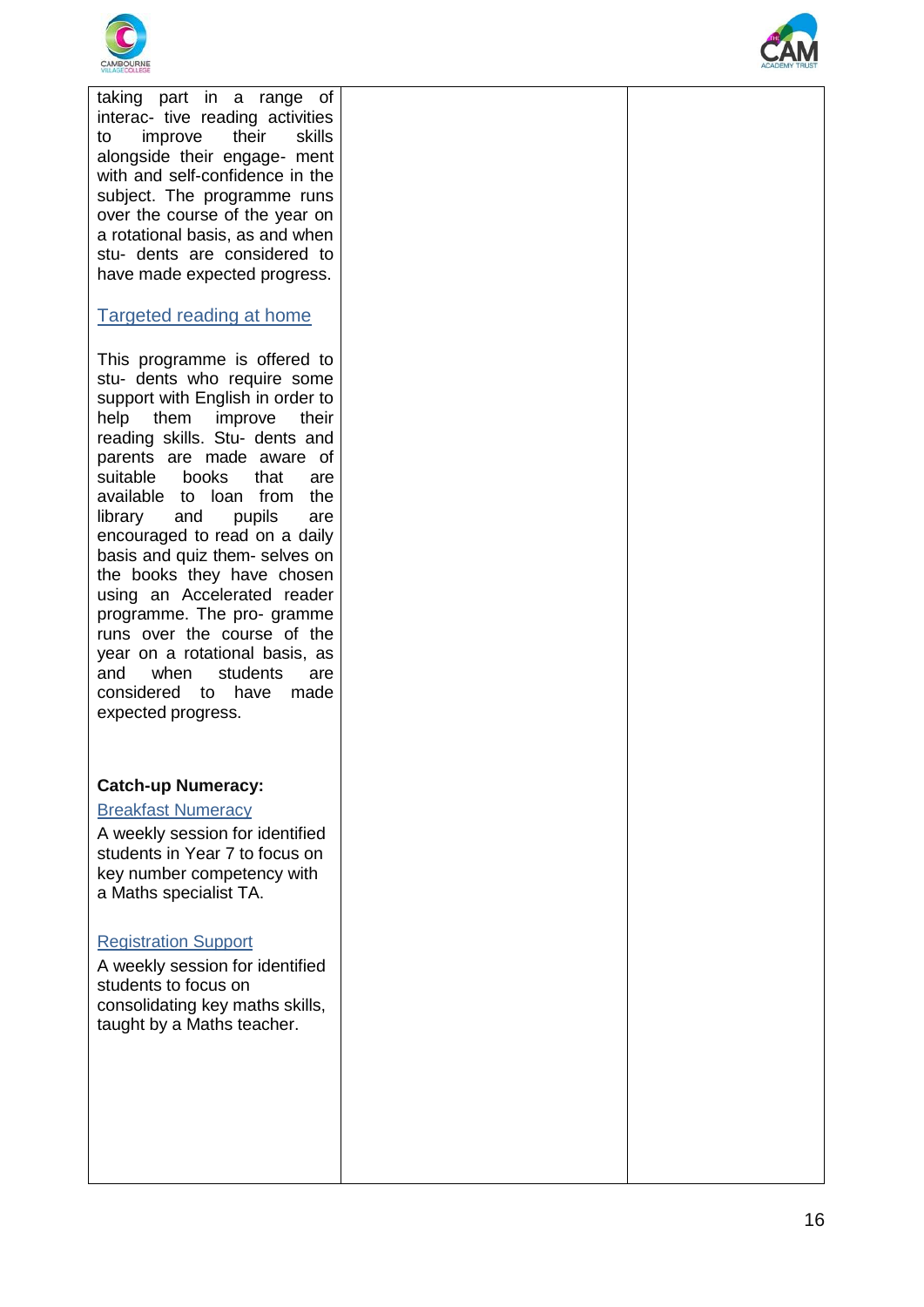



| See above regarding small<br>group interventions.<br>Notwithstanding the evidence<br>from EEF reporting the efficacy<br>to be greater in Reading than in<br>Maths, our own in-house<br>evaluation shows that where<br>pupils have benefited from this<br>systematic approach to<br>intervention over five years,<br>their outcomes outstripped<br>expectation given their starting<br>points.<br>Note also that the EEF reports<br>positively on mastery learning,<br>the approach adopted in Maths,<br>which adds six months<br>progress in Maths despite being<br>overall less effective in<br>secondary than primary<br>education. |  |
|---------------------------------------------------------------------------------------------------------------------------------------------------------------------------------------------------------------------------------------------------------------------------------------------------------------------------------------------------------------------------------------------------------------------------------------------------------------------------------------------------------------------------------------------------------------------------------------------------------------------------------------|--|
|                                                                                                                                                                                                                                                                                                                                                                                                                                                                                                                                                                                                                                       |  |

### **Wider strategies (for example, related to attendance, behaviour, wellbeing)**

Budgeted cost: £60 271

| <b>Activity</b> | <b>Evidence that supports this</b><br>approach | <b>Challenge</b><br>number(s)<br>addressed |
|-----------------|------------------------------------------------|--------------------------------------------|
|                 |                                                |                                            |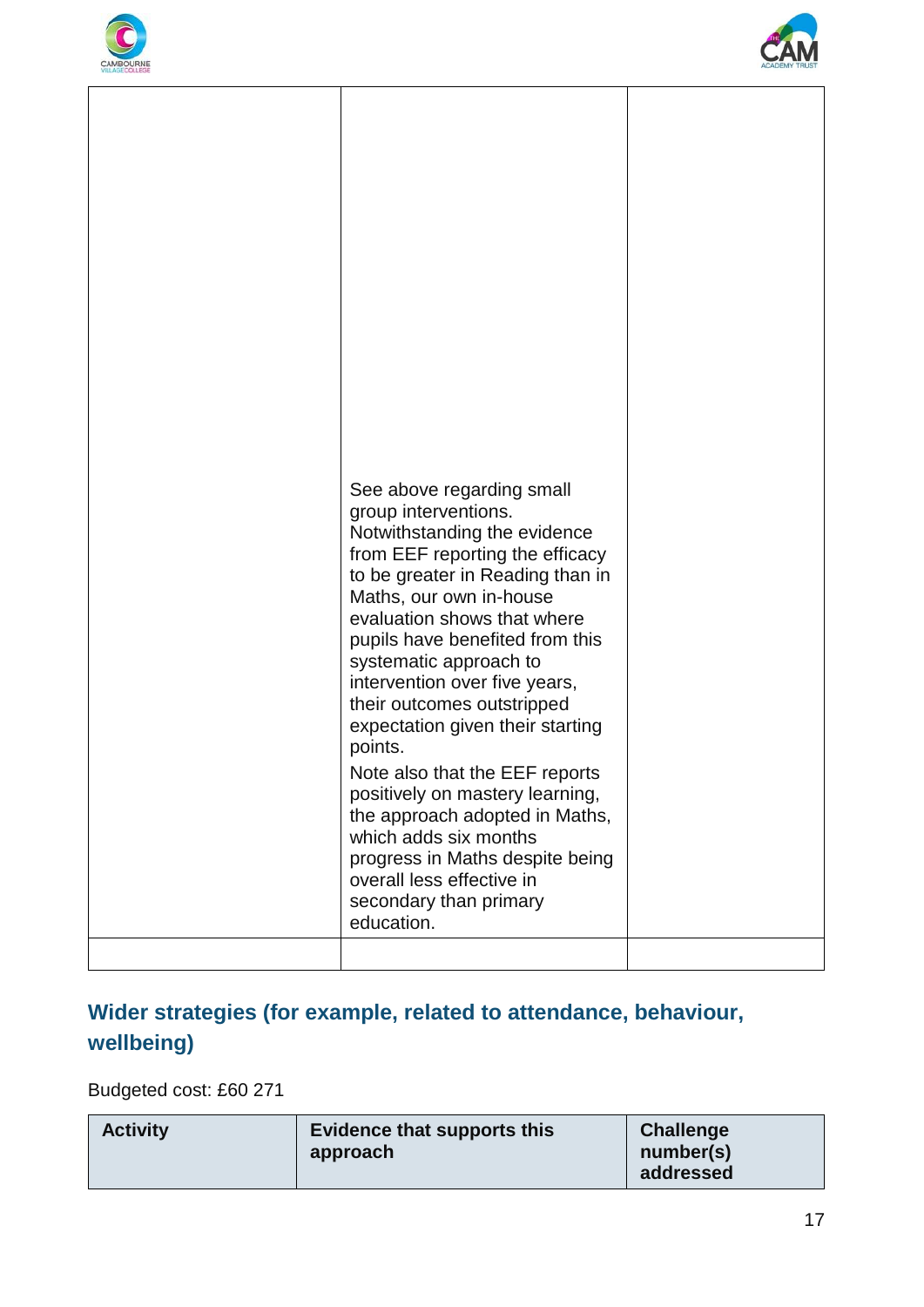



| Funding towards<br><b>Pastoral Support</b><br>Assistant roles, who<br>will build positive<br>relationships with<br>families, offer practical<br>and mentoring support<br>to students, and help<br>to secure attendance<br>at parents' evenings.                                                                                                                                                                                                                                                                                                                                                                                                       | On average, mentoring appears to<br>have a small positive impact on<br>academic outcomes. The impacts of<br>individual programmes vary. Some<br>studies have found more positive<br>impacts for pupils from<br>disadvantaged backgrounds, and for<br>non-academic outcomes such as<br>attitudes to school, attendance, and<br>behaviour. EEF<br>Parental engagement has a positive<br>impact on average of 4 months'<br>additional progress. It is crucial to<br>consider how to engage with all<br>parents to avoid widening attainment<br>gaps. EEF                                                                                                                                                                       | $6\phantom{1}6$ |
|-------------------------------------------------------------------------------------------------------------------------------------------------------------------------------------------------------------------------------------------------------------------------------------------------------------------------------------------------------------------------------------------------------------------------------------------------------------------------------------------------------------------------------------------------------------------------------------------------------------------------------------------------------|-----------------------------------------------------------------------------------------------------------------------------------------------------------------------------------------------------------------------------------------------------------------------------------------------------------------------------------------------------------------------------------------------------------------------------------------------------------------------------------------------------------------------------------------------------------------------------------------------------------------------------------------------------------------------------------------------------------------------------|-----------------|
| <b>TLR position of</b><br>responsibility for<br><b>Cultural Capital, with</b><br>the postholder<br>responsible for<br>creating, monitoring,<br>and evaluating<br>opportunities<br>designed to give<br>disadvantaged<br>students the cultural<br>experiences and<br>knowledge that they<br>lack compared to<br>their advantaged<br>peers. This will need<br>to take into account<br>the limitations posed<br>by the Covid-19<br>pandemic.<br><b>Funding towards</b><br>trips with a direct<br>curricular impact,<br>and Duke of<br>Edinburgh Award, to<br>the extent that these<br>are possible within<br>the limitations of the<br>Covid-19 pandemic. | <b>Gove, 2013</b><br>"The accumulation of cultural capital<br>$-$ the acquisition of knowledge $-$ is<br>the key to social mobility".<br><b>Pinkett and Roberts</b><br>'We accumulate cultural capital<br>through accessing certain<br>knowledge, behaviours, and skills<br>that is highly valued in society'.<br>"Pupils from disadvantaged<br>backgrounds generally receive less<br>exposure to ideas that are likely to<br>enable them to accrue cultural<br>capital".<br>The implication is clear $-$ we as<br>teachers have a duty to plug those<br>gaps; "the school has responsibility<br>to ensure pupils have the<br>opportunity to build up cultural<br>capital to avoid losing out to more<br>advantaged peers". | 1,4,6           |
| <b>Priority by Careers</b><br><b>Advisor and Deputy</b><br><b>Principal for PP</b>                                                                                                                                                                                                                                                                                                                                                                                                                                                                                                                                                                    | The lack of studies identified that<br>tested aspiration interventions mean<br>that there is not enough security to                                                                                                                                                                                                                                                                                                                                                                                                                                                                                                                                                                                                         | 1,3,4,6         |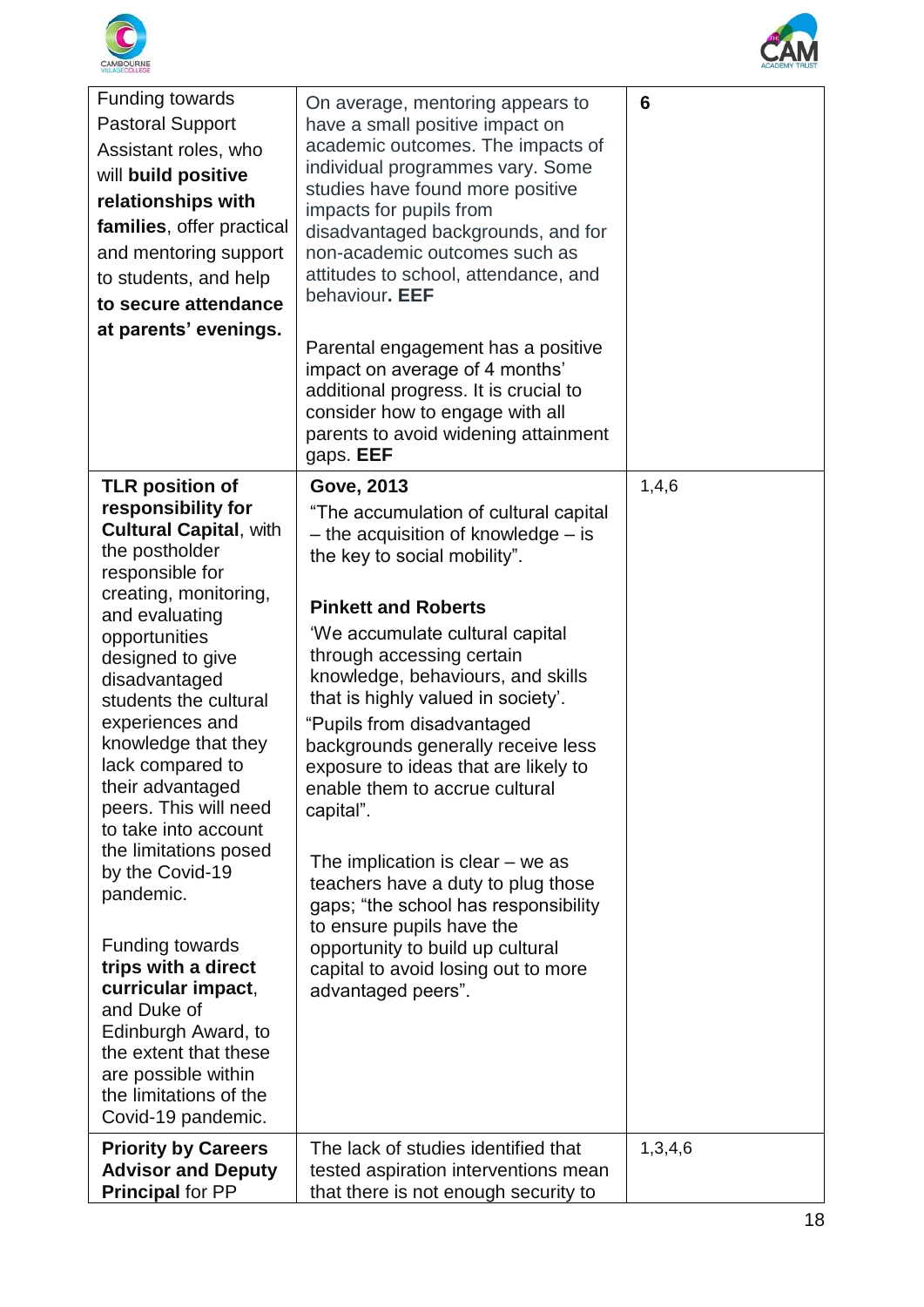



| students in terms of<br>giving careers and<br>Post-16 advice.                                 | communicate a month's progress<br>figure.                                                                                                                                                                                                                                                                                                                                                                                                                                                                                                                                                                                      |   |
|-----------------------------------------------------------------------------------------------|--------------------------------------------------------------------------------------------------------------------------------------------------------------------------------------------------------------------------------------------------------------------------------------------------------------------------------------------------------------------------------------------------------------------------------------------------------------------------------------------------------------------------------------------------------------------------------------------------------------------------------|---|
|                                                                                               | It is important to acknowledge that<br>wider evidence indicates that the<br>relationship between aspirations and<br>attainment is complex, and there are<br>many reasons why aspiration<br>interventions may or may not impact<br>upon attainment.                                                                                                                                                                                                                                                                                                                                                                             |   |
|                                                                                               | Some studies have shown that most<br>young people already have high<br>aspirations, suggesting that much<br>underachievement results not from<br>low aspiration but from a gap<br>between aspirations and the<br>knowledge, skills, and<br>characteristics required to achieve<br>them. Where pupils do have lower<br>aspirations, it is not clear whether<br>targeted interventions have<br>consistently succeeded in raising<br>their aspirations. Also, where<br>aspirations begin low and are<br>successfully raised by an<br>intervention, it is not clear that an<br>improvement in learning necessarily<br>follows. EEF |   |
| Continuation of the<br>approach of securing<br>parental<br>engagement at<br>parents' evenings | The average impact of the Parental<br>engagement approaches is about an<br>additional four months' progress<br>over the course of a year. There are<br>also higher impacts for pupils with<br>low prior attainment.                                                                                                                                                                                                                                                                                                                                                                                                            | 6 |
| <b>Funding towards</b><br>participation in music<br>lessons and sports<br>clubs.              | The average impact of arts<br>participation on other areas of<br>academic learning appears to be<br>positive but moderate, about an<br>additional three months progress.<br>Improved outcomes have been<br>identified in English, Mathematics,<br>and Science. Benefits have been                                                                                                                                                                                                                                                                                                                                              | 1 |
|                                                                                               | found in both primary and secondary<br>schools.                                                                                                                                                                                                                                                                                                                                                                                                                                                                                                                                                                                |   |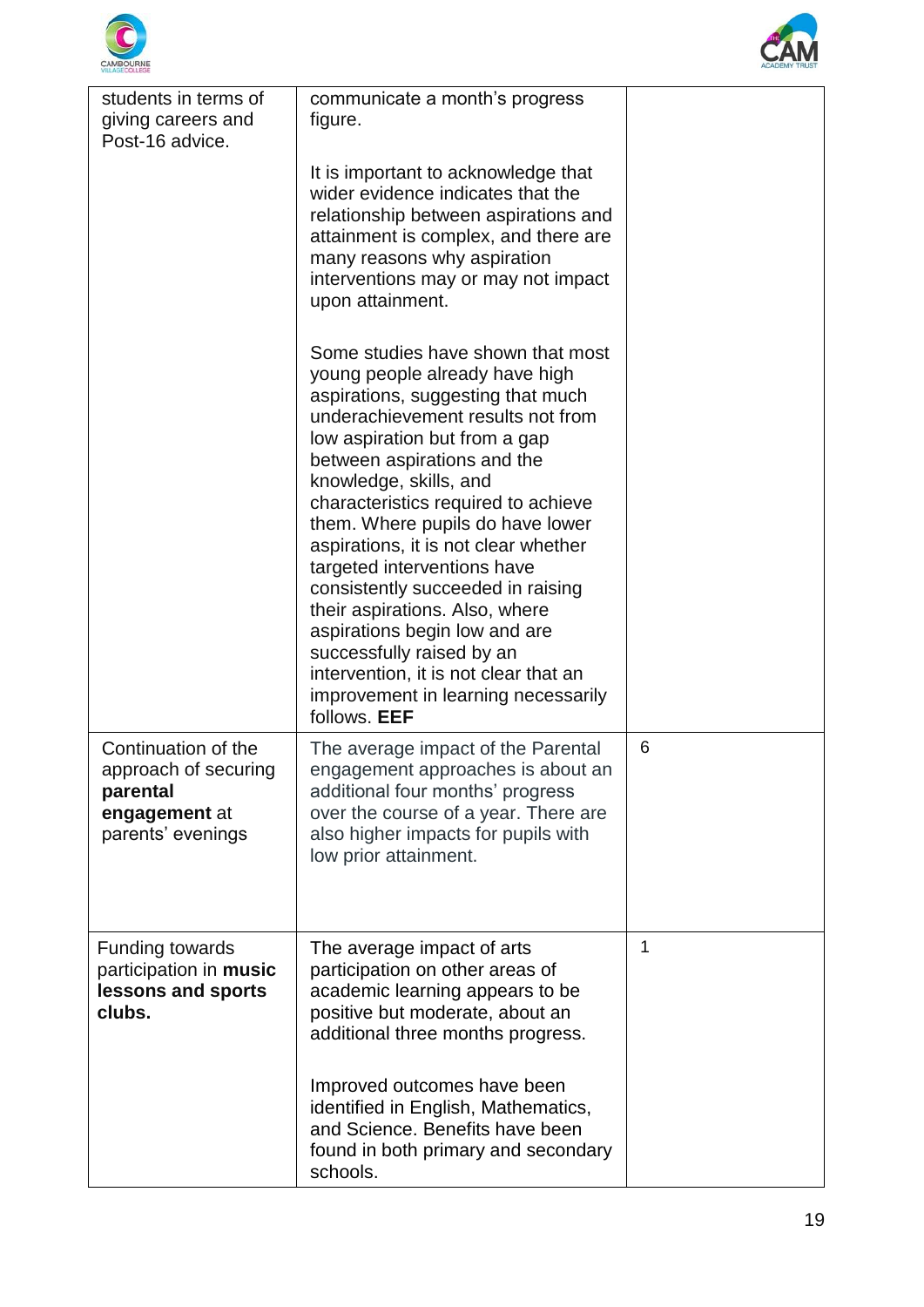



|                                                                                                                                               | Some arts activities have been<br>linked with improvements in specific<br>outcomes. For example, there is<br>some evidence of the impact of<br>drama on writing and potential link<br>between music and spatial<br>awareness.<br>Wider benefits such as more positive<br>attitudes to learning and increased<br>well-being have also consistently<br>been reported. EEF |     |
|-----------------------------------------------------------------------------------------------------------------------------------------------|-------------------------------------------------------------------------------------------------------------------------------------------------------------------------------------------------------------------------------------------------------------------------------------------------------------------------------------------------------------------------|-----|
| Purchasing resources<br>that directly tackle<br>attainment, such as<br>revision guides,<br>resource booklets,<br>maps / globes, set<br>texts. |                                                                                                                                                                                                                                                                                                                                                                         | 1,4 |
| Funding of <b>Summer</b><br><b>School</b> for<br>disadvantaged pupils.                                                                        | Summer schools have a positive<br>impact on average (three months'<br>additional progress). EEF                                                                                                                                                                                                                                                                         | 1,4 |

## **Total budgeted cost: £202 106**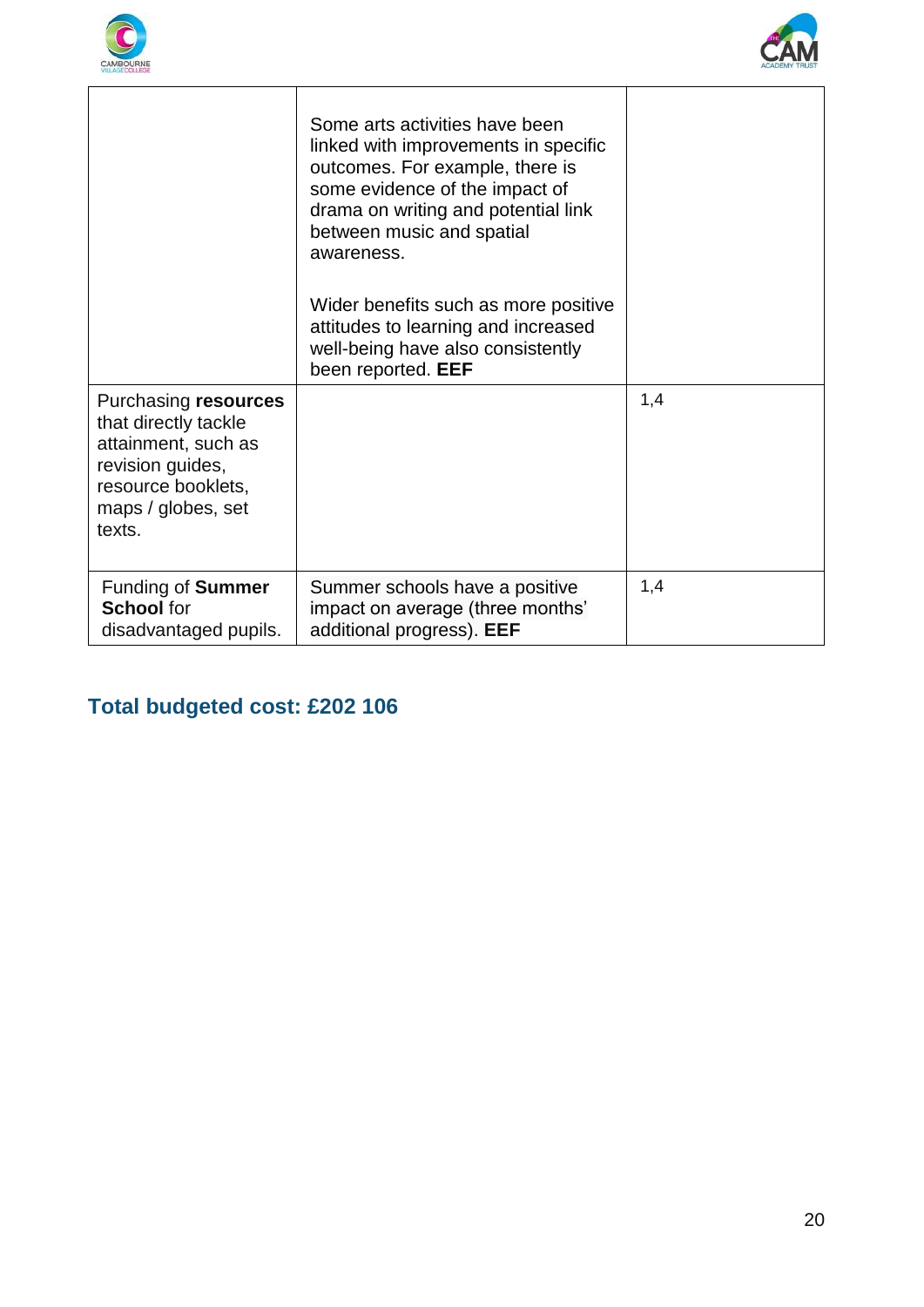



## **Part B: Review of outcomes in the previous academic year**

## **Pupil premium strategy outcomes**

This details the impact that our pupil premium activity had on pupils in the 2020 to 2021 academic year.

#### **Academic outcomes:**

The aim of the Catch-up strategy was to remedy the learning lost due to the pandemic; and, in particular, to ensure that, given that school closure has exacerbated the gap between disadvantaged students and their non-disadvantaged peers, intervention works to narrow this gap.

There were two main strands: the catch-up sessions taught on the whole by subject teachers, after school, to Year 11; and the intervention timetable focused on students who were struggling in, and disrupting lessons in, mainstream.

To evaluate the efficacy of the former element, therefore, we look to see the difference between attainment and progress between children who have been in receipt of FSM in the past six years (FSM6) and those who have not, across the past three years. What we can see is that, indeed, the gap in each metric increased in 2020, but has been narrowed again in 2021. We may consider this an indication of the success of the strategy. Individual subjects reported highest effectiveness where intervention sessions were targeted, run in small groups, and where attendance was strong and sustained – for instance, Spanish, Maths, GCSE DT, PE BTEC, History.

|                     | <b>Attainment 8</b> |                         | <b>Progress 8</b> |         |      | Eng + Maths $4 + (\%)$ |       |          |       |
|---------------------|---------------------|-------------------------|-------------------|---------|------|------------------------|-------|----------|-------|
|                     | 201<br>9            | 202<br>$\boldsymbol{0}$ | 202<br>1          | 2019    | 2020 | 2021                   | 2019  | 202<br>0 | 2021  |
| FSM <sub>6</sub>    | 4.1                 | 4.0                     | 4.2               | $-0.13$ | 0.32 | $-0.23$                | 47    | 51       | 68    |
| Non-FSM6            | 5.5                 | 5.9                     | 5.8               | $+0.5$  | 0.43 | 0.42                   | 76    | 85       | 84    |
| <b>Differential</b> | $-1.4$              | $-1.9$                  | $-1.6$            | $-0.7$  | 0.75 | $-0.65$                | $-29$ | $-34$    | $-16$ |

The second strand, the intervention timetable, had a dual intended impact: to support children who were struggling to self-regulate in mainstream, and who were disengaged from certain Options subjects, in their learning in their core subjects or likely Options choices; and also to, by their being removed from those mainstream lessons, to secure stronger learning for the pupils in the class they had left. The reports on the progress made by those individuals, from the Intervention teachers, indicate that the first aim was met, with the most tangible progress being reported in Maths as pupils secured mastery in the elements of the curriculum being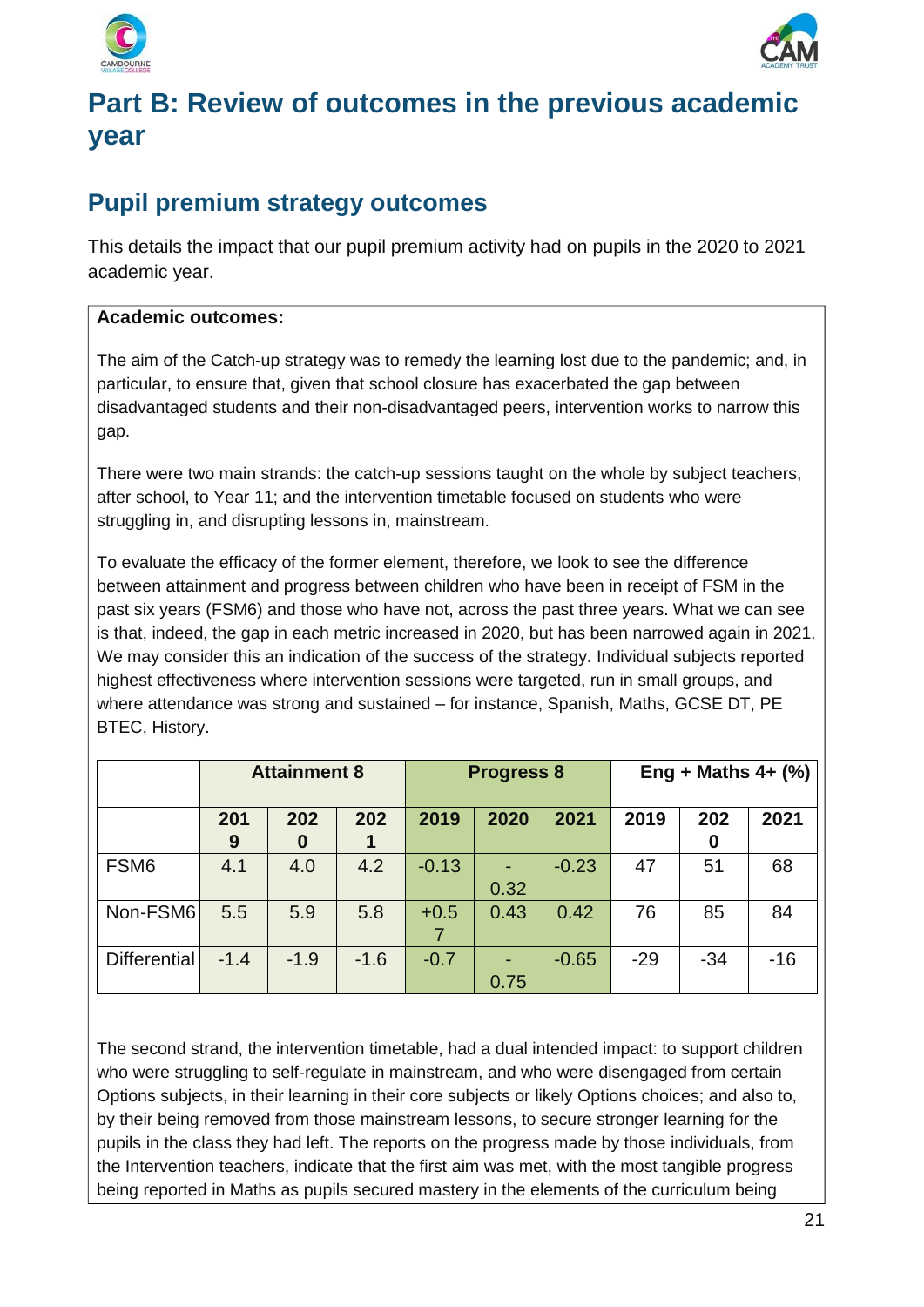



targeted. Further, positive relationships were built, attendance was improved for those students in school generally (including for one pupil who had been a school refuser for over a year), and students worked on their general resilience and behaviour. The second impact can best be seen if we look at outcomes across KS3. Whilst the difference in reporting (resulting from school closure meaning that the usual systems of assessment could not apply) means that it is not a comparison of like-for-like, nevertheless there are clear positive outcomes in KS3, for all pupils and in relation to the need to address the disadvantaged gap, specifically:

(We might note the lower positive performance by Year 7 in 2021 compared to other year groups: these pupils we might imagine had been profoundly negatively impacted by the school closure in their Year 6, followed by a non-standard induction to secondary school (including a heavily curtailed summer school for disadvantaged pupils), followed by further closure; this may have been more disruptive than for those pupils who were more familiar with secondary school modes of learning and assessment.)

| Year <sub>7</sub>   | On <i>l</i> above target<br>Eng $(\%)$ |          |      | On / above target<br>Maths(%) |       |          |
|---------------------|----------------------------------------|----------|------|-------------------------------|-------|----------|
|                     | 201<br>9                               | 202<br>0 | 2021 | 2019                          | 2020  | 202<br>1 |
| FSM <sub>6</sub>    | 74                                     | 79       | 66   | 80                            | 75    | 66       |
| Non-FSM6            | 72                                     | 88       | 74   | 72                            | 89    | 74       |
| <b>Differential</b> | $+2$                                   | $-9$     | -8   | $+8$                          | $-14$ | $-12$    |

| Year <sub>8</sub>   | On <i>l</i> above target<br>Eng $(\%)$ |          |       | On / above target<br>Maths(%) |       |      |
|---------------------|----------------------------------------|----------|-------|-------------------------------|-------|------|
|                     | 201<br>9                               | 202<br>0 | 2021  | 2019                          | 2020  | 202  |
| FSM <sub>6</sub>    | 68                                     | 60       | 79    | 85                            | 60    | 72   |
| Non-FSM6            | 74                                     | 91       | 64    | 93                            | 89    | 70   |
| <b>Differential</b> | $-6$                                   | $-31$    | $+15$ | $-8$                          | $-29$ | $+2$ |

| Year 9           | On /above target<br>Eng $(\%)$ |     |      | On / above target<br>Maths(%) |      |     |
|------------------|--------------------------------|-----|------|-------------------------------|------|-----|
|                  | 201<br>9                       | 202 | 2021 | 2019                          | 2020 | 202 |
| FSM <sub>6</sub> | 69                             | 66  | 87   | 83                            | 68   | 87  |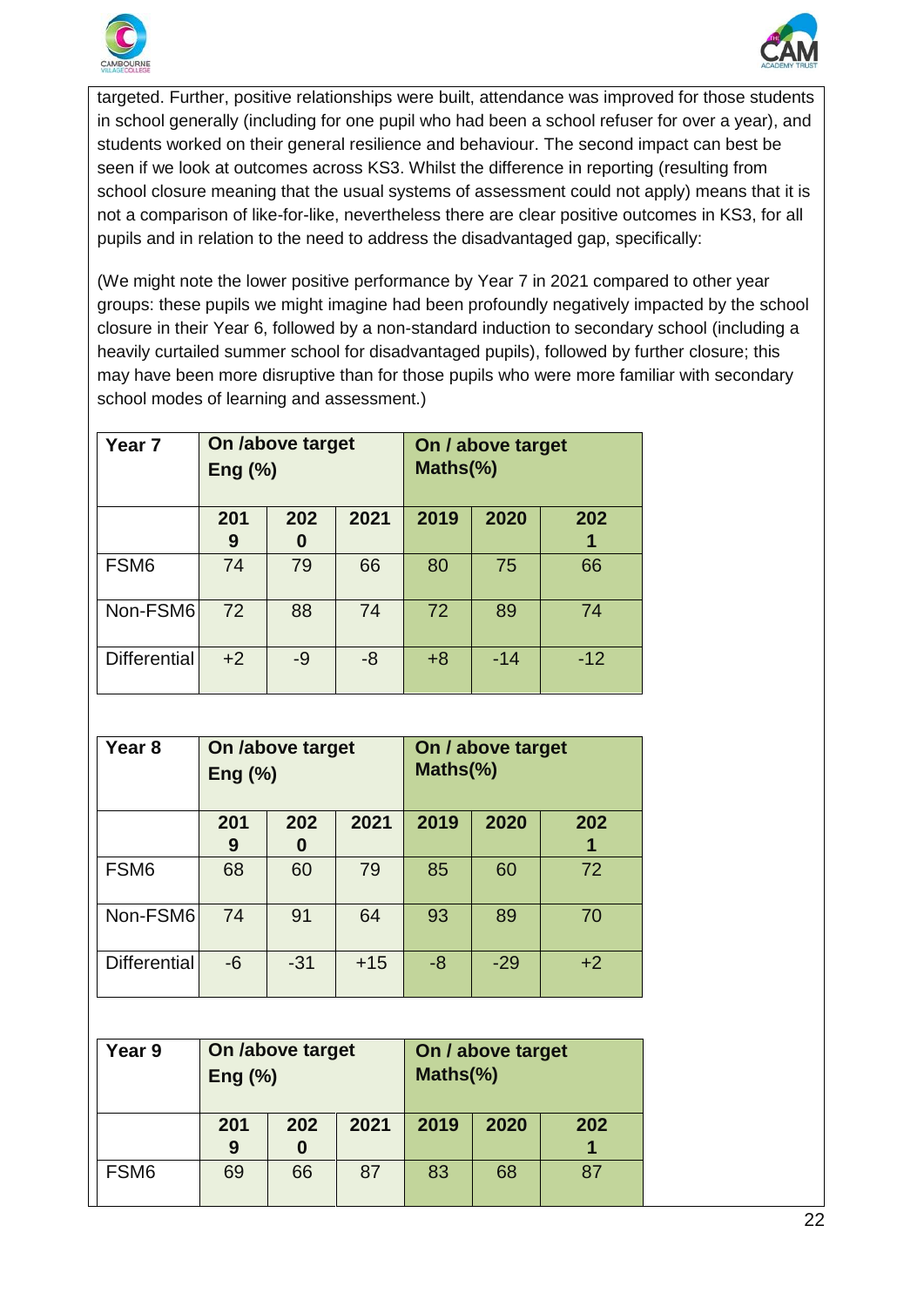



| Non-FSM6    | 75   | 90    | 81   | 89 | 88    | 83 |
|-------------|------|-------|------|----|-------|----|
| Differentia | $-6$ | $-36$ | $+6$ | -6 | $-20$ |    |

\*2019 = Good/excellent progress

2020 = Impressed/pleased with work submitted

2021 = Within or above base band

#### **Reading ages and Literacy Catch-up**

In Years 7 and 8, 75% of FSM6 pupils received a form of Reading and/or Literacy intervention in 2020-1. Of the 47 FSM6 pupils in Year 7, when tested, with an average chronological age of 11:9, their average reading age was 10:0.

Of the 51 FSM6 pupils in Year 8, when tested, with an average chronological age of 13:0, their average reading age was 10:2.

The following evaluation relates to all pupils included within the Catch-up remit:

In our Nurture group in Year 7 pupils began the year in September with an average difference of 3 years and 6 months between their chronological age and their reading age. When pupils reading ages were tested again in March, after 6 months of intervention, the gap reduced from an average of 3 years and 6 months to an average of 2 years and 7 months difference between their chronological age and their reading age. This is an average of 11 months progress.

In our Nurture group in Year 8 pupils began the year in September with an average difference of 4 years and 4 months between their chronological age and their reading age. When pupils reading ages were tested again in March, after 6 months of intervention, the gap reduced from an average of 4 years and 4 months to an average of 3 years and 9 months difference between their chronological age and their reading age. This is an average of 7 months progress.

17 pupils were selected for various interventions this year and during the remote learning period these pupils received 1:1 support over the phone. At the start of the year these pupils had an average difference of 2 years and 6 months between their chronological age and their reading age. When pupils' reading ages were tested again in March, after 6 months of intervention, the gap reduced from an average of 2 years and 6 months to an average of 1 years and 9 months difference between their chronological age and their reading age. This is an average of 9 months progress.

107 pupils were selected for reading interventions during skills, library lessons and breakfast literacy this year. At the start of the year these pupils had an average difference of 3 years and 3 months between their chronological age and their reading age. When pupils' reading ages were tested again in March, after 6 months of intervention, the gap reduced from an average of 2 years and 5 months to an average of 1 years and 9 months difference between their chronological age and their reading age. This is an average of 8 months progress.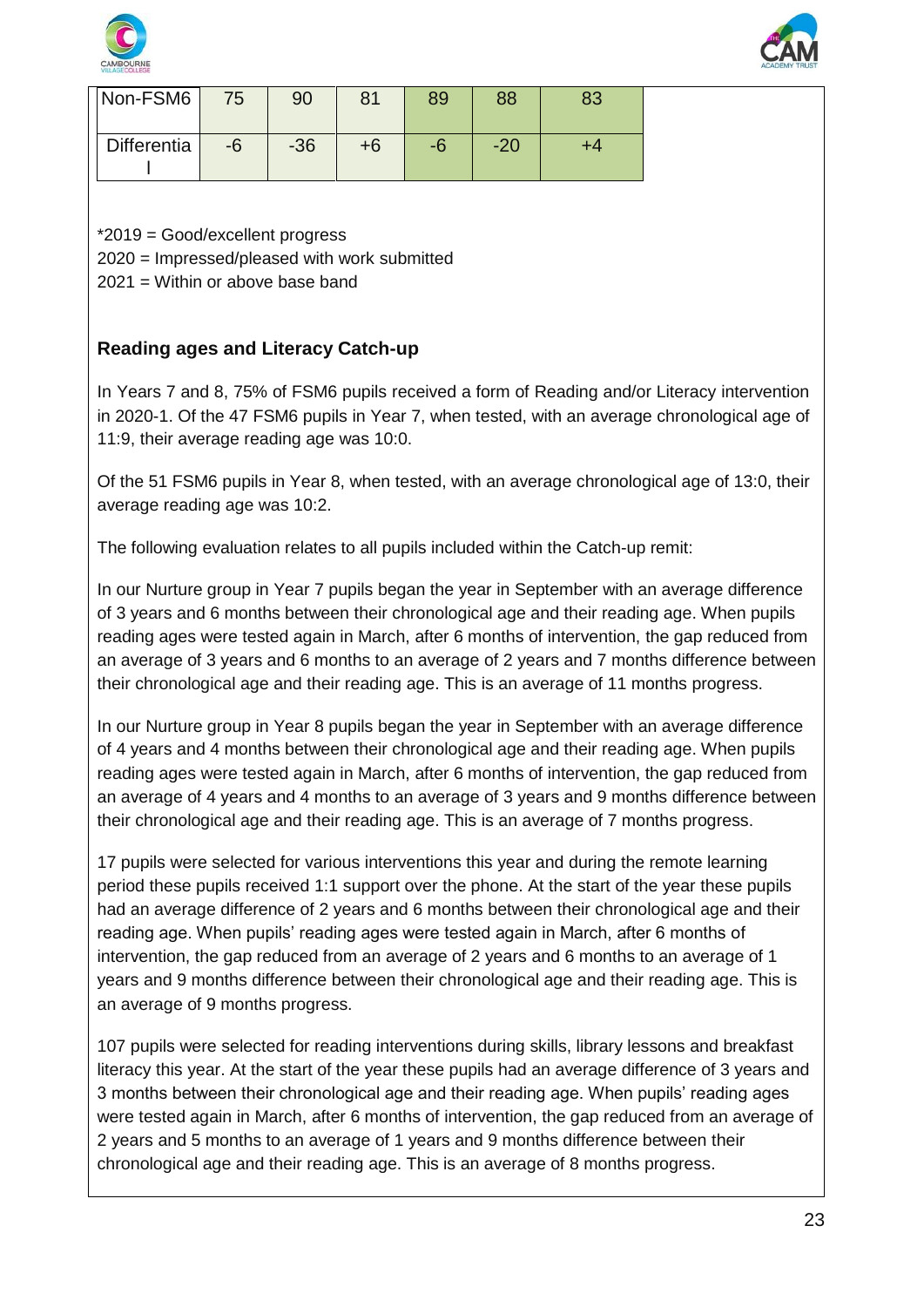



#### **Catch-up Numeracy**

A range of intervention programmes ran, including those run by Maths teachers (Form-time Maths; Registration support, Accelerate and Enrichment class teaching), those run in the Centre by specialised TAs (Breakfast Numeracy), the work of the intervention teachers.

Results shown as a numeric representation of progress based on multiple test scores:

|    | With intervention   | Without intervention |
|----|---------------------|----------------------|
|    | $-0.07$ (16 pupils) | 0.49                 |
| 9  | 0.38 (34 pupils)    | 0.46                 |
| 10 | 1.73 (37 pupils)    | 2.19                 |

Year 7 data appears to show limited progress. In part this is due to the fact that only the Breakfast Numeracy was able to run (while school was open), as Maths staffing issues meant that the start of Form-time Maths was delayed until June, when Year 11 gained time allowed for it. Nevertheless, the fact that robust baseline data is difficult for these students (they are usually "B" in KS2, unable to access standard tests, and instead working at KS1 level of securing number bonds to ten in Year 7) means that the score represents stronger progress than it might appear to.

While the intervention progress in each year is less strong than progress of those not receiving intervention, this is to be expected as these are the students who struggle most with mathematical concepts and number skills. The positive progress in Years 9 and 10 is pleasing.

For Year 11, the preceding five years' intervention strategies are evaluated thus:

In Year 7, 68 pupils who arrived below expected level at the end of KS2 were offered small group tuition after school using the government catch-up funding. At the end of Y7, these pupils had made slightly above expected progress compared to the rest of the year group and only ten students remained below the expected end of KS2 level. These students continued to receive intervention during Y8-11 in form of extra support during registration in Y8 & Y9, lesson withdrawal in Y9 to work 1:1 with a maths teacher and some eventually received alternative provision during Y10/Y11. Out of the 10 students who were still below expected KS2 level at the end of Y7, five of them exceeded their FFT at GCSE showing increased progress over Y8- 11. Two students did not pass/sit their GCSE as a result of poor or non-attendance.

For pupils in receipt of pupil premium who were outside of this LPA group, progress was carefully tracked, and pupils were offered targeted intervention when necessary. Targeted intervention included extra maths support during registration in Y8 & Y9, extra teacher support during certain lessons and lesson withdrawal to work in a small group with a Maths teacher in Y9. During Y11, targeted pupils were invited either to catch-up tuition after school or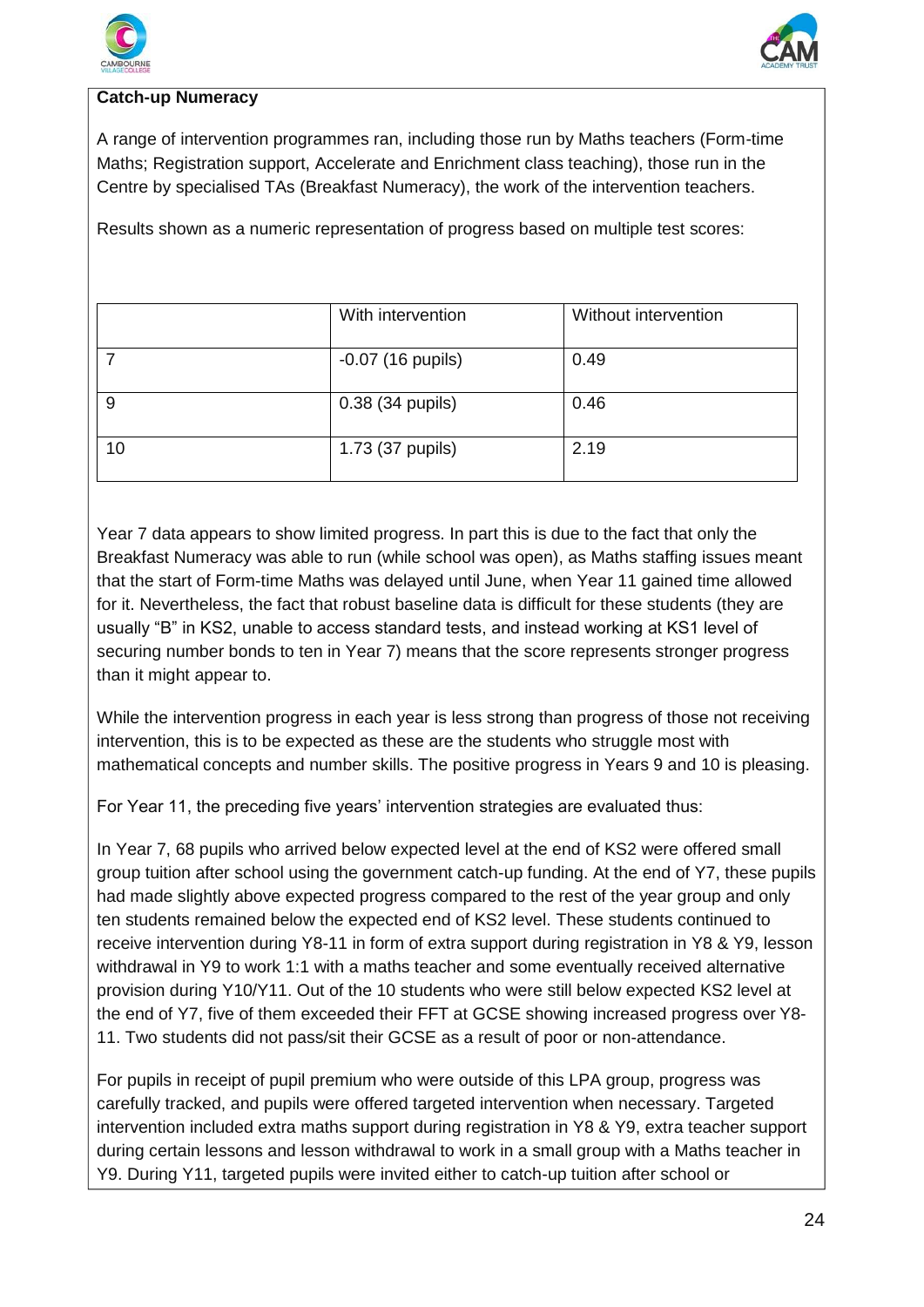



registration support sessions. These pupils were mostly from the PP MPA group and unfortunately attendance/uptake was low however for those that attended the impact was positive with pupils achieving their teacher target and exceeding January's teacher projection. PP HPA students were personally invited to drop-in after school revision sessions with a Maths teacher; attendance was good at these sessions and is reflected in the 100% of PP HPA students exceeding their FFT.

#### **Behavioural outcomes:**

Note: it has not been possible to evaluate broader strategies relating to improvements in behaviour by comparing report data, due firstly to the impact of the pandemic meaning that such a report could not run in 2020 due to school closure, and secondly the change since 2019 in the way attitudinal data is reported. For behavioural and attitudinal outcomes in 2020-21, see the data reported in the section "Challenges:2", above.

#### **Evaluation of The View and Blue Room.**

In particular, though, our primary spend of Pupil Premium in relation to behaviour is in our Alternative Provision, which caters for our most vulnerable students and those who present with the most extreme behavioural needs. In 2020-21, 46% (6 of 13) pupils in this provision were in receipt of FSM. In the case of these particular pupils, they achieved average outcomes of 27 % meeting and 35% above FFT20 targets. Their average actual grade was 4.2. 66% of them achieved 4+ in English and Maths; 83% achieved 4+ in Maths. They have all gone on to meaningful Post-16 pathways.

We are proud of the pastoral care these pupils received, and the quality of provision both in school and remotely (lessons were being streamed for some of these pupils pre-pandemic, meaning that there was a more seamless transition to online learning in some cases. Multi-agency involvement supported pupils vulnerable or at risk of CCE and/or CSE. Senior Transition Advisors worked with pupils from an early stage to ensure the accessibility of post-16 pathways.

#### **Wider participation, cultural enrichment, and aspiration outcomes:**

Whilst the Covid pandemic curtailed any opportunity to offer cultural capital trips, the new position of Cultural Capital Coordinator, held by Jessica Angell, has enabled students at Cambourne Village College to access an impressive amount of high-quality experiences designed to enhance cultural capital .

The school arranged, live-streamed and recorded over 30 lectures during the national lockdowns. These were delivered by University academics via Teams and exposed our students to a wide range of current academic debates. Students and the wider community were invited to attend free of charge and the response has been overwhelmingly positive. For this academic year, we plan to monitor more closely the attendance of these lectures to provide us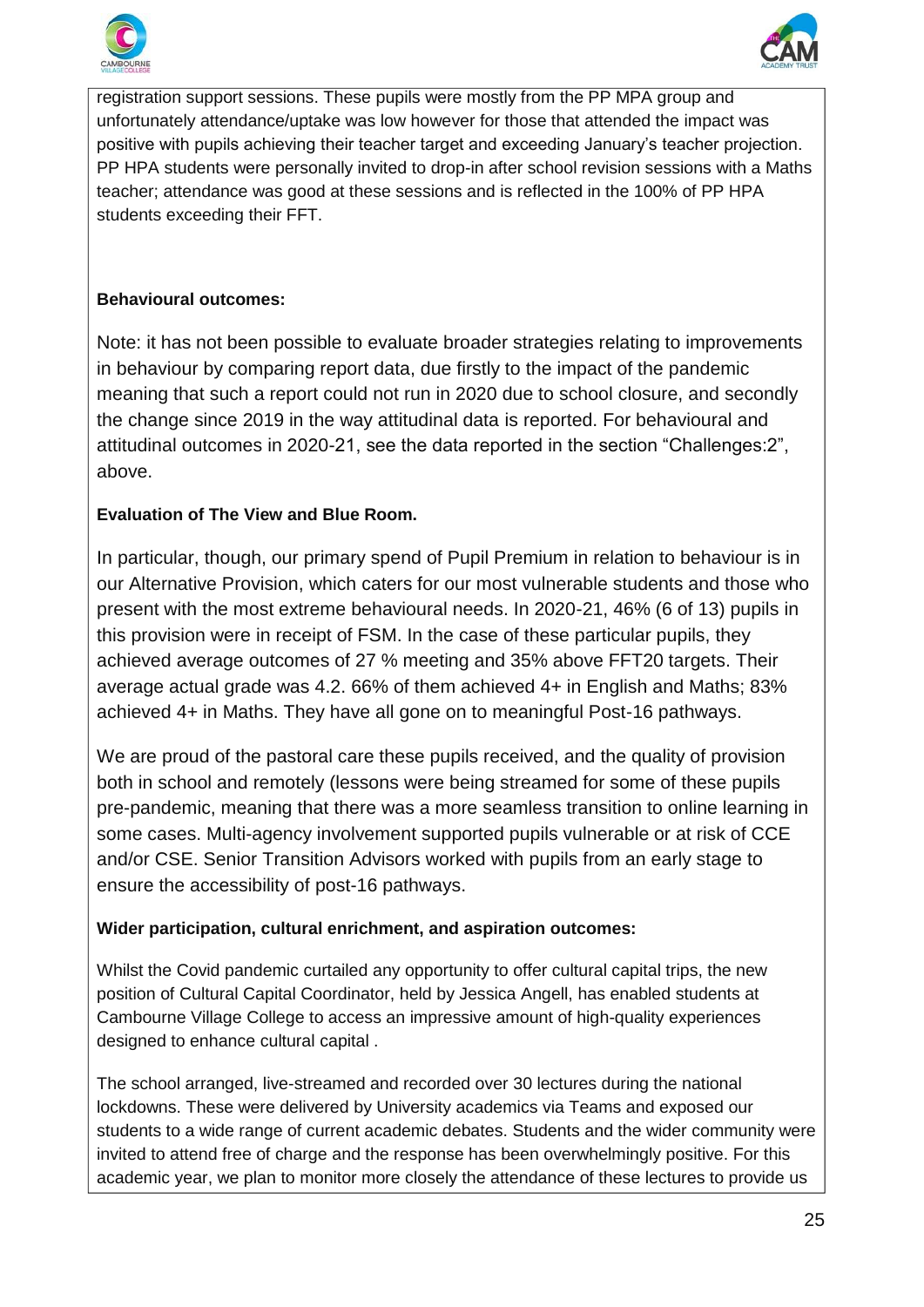



with more insight into the demographics of the audience. This should allow us to analyse the role these lectures play within our wider Pupil Premium Policy.

Jessica Angell has also met with Cambridgeshire County Council to discuss the possibility of a 'Cambridge Culture Card' and continues to promote opportunities for students via notices, loom recordings, letters home and parent bulletins.

#### **Sports clubs, music lessons:**

Covid put a halt on most of these opportunities but the school remains wedded to the idea that participation in extra-curricular activities help students to build their confidence and selfesteem. Due to the expensive nature of these activities, it is fair to assume that disadvantaged pupils will have less access to these opportunities outside of school. It is therefore vital that these students are given access to Sports clubs and Music Lessons at school.

The Music Department at Cambourne provides a generous array of musical opportunities for students. Last year, ten pupils had PP funding for instrumental lessons (representing 8% of the total instrumental lessons). Our aim is for disadvantaged students to be able to access music tuition in a representative proportion – so that it is not the preserve of the elite; clearly, last year we fell short of this stated aim. Our Primary Music School is a key way for us to build interest in music at a low cost; this is operational once again, albeit still not at its pre-covid capacity. This year, we currently supporting 18 disadvantaged students in learning an instrument.

After-school sports clubs at Cambourne are very well attended and students are encouraged to take part in a wide range of sports. This year we have 47 PP students regularly attending sports clubs.

### **Externally provided programmes**

*Please include the names of any non-DfE programmes that you purchased in the previous academic year. This will help the Department for Education identify which ones are popular in England*

| Programme | <b>Provider</b> |
|-----------|-----------------|
|           |                 |
|           |                 |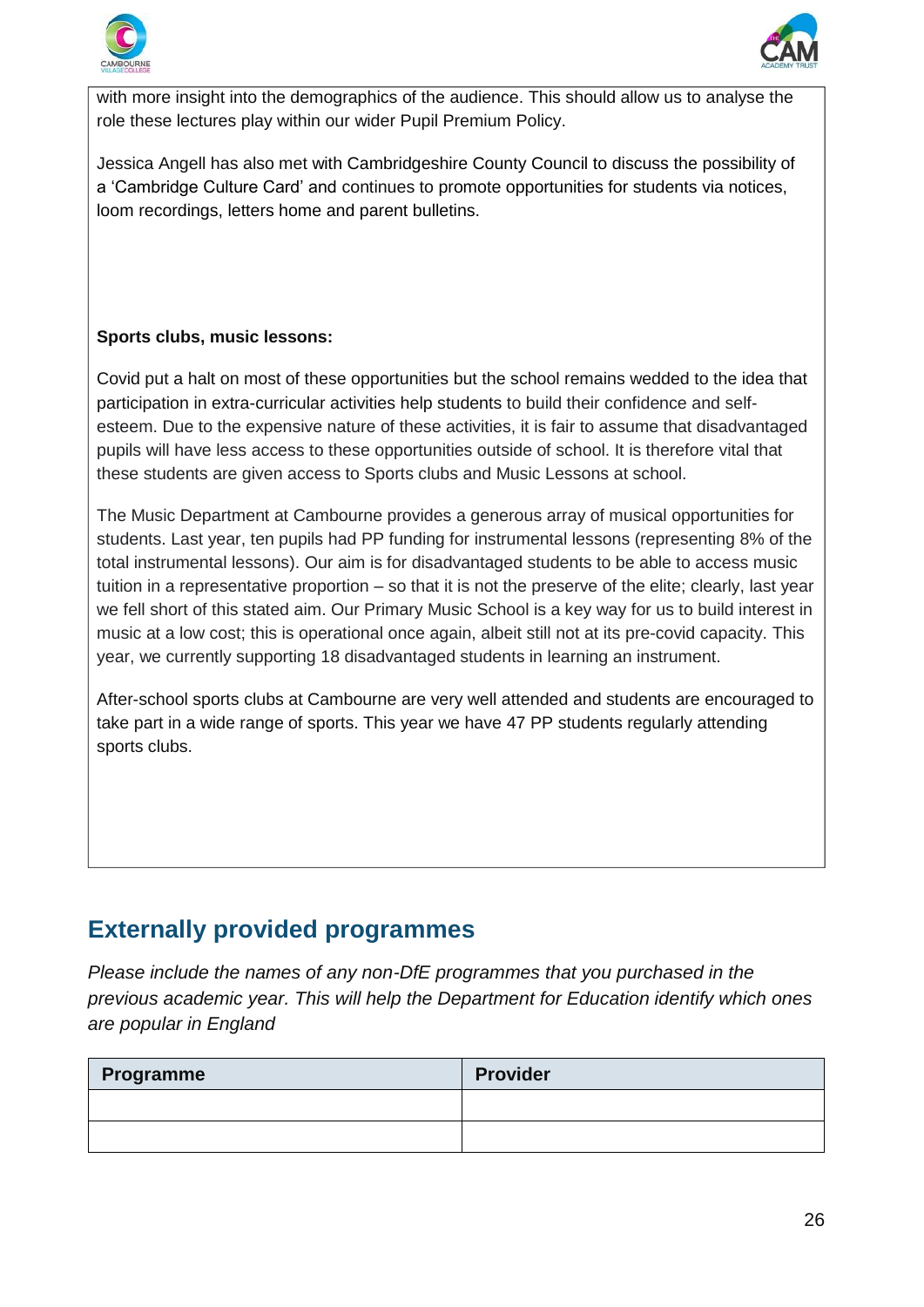



## **Service pupil premium funding (optional)**

*For schools that receive this funding, you may wish to provide the following information:*

| <b>Measure</b>                                                                    | <b>Details</b> |
|-----------------------------------------------------------------------------------|----------------|
| How did you spend your service pupil<br>premium allocation last academic year?    |                |
| What was the impact of that spending on<br>service pupil premium eligible pupils? |                |